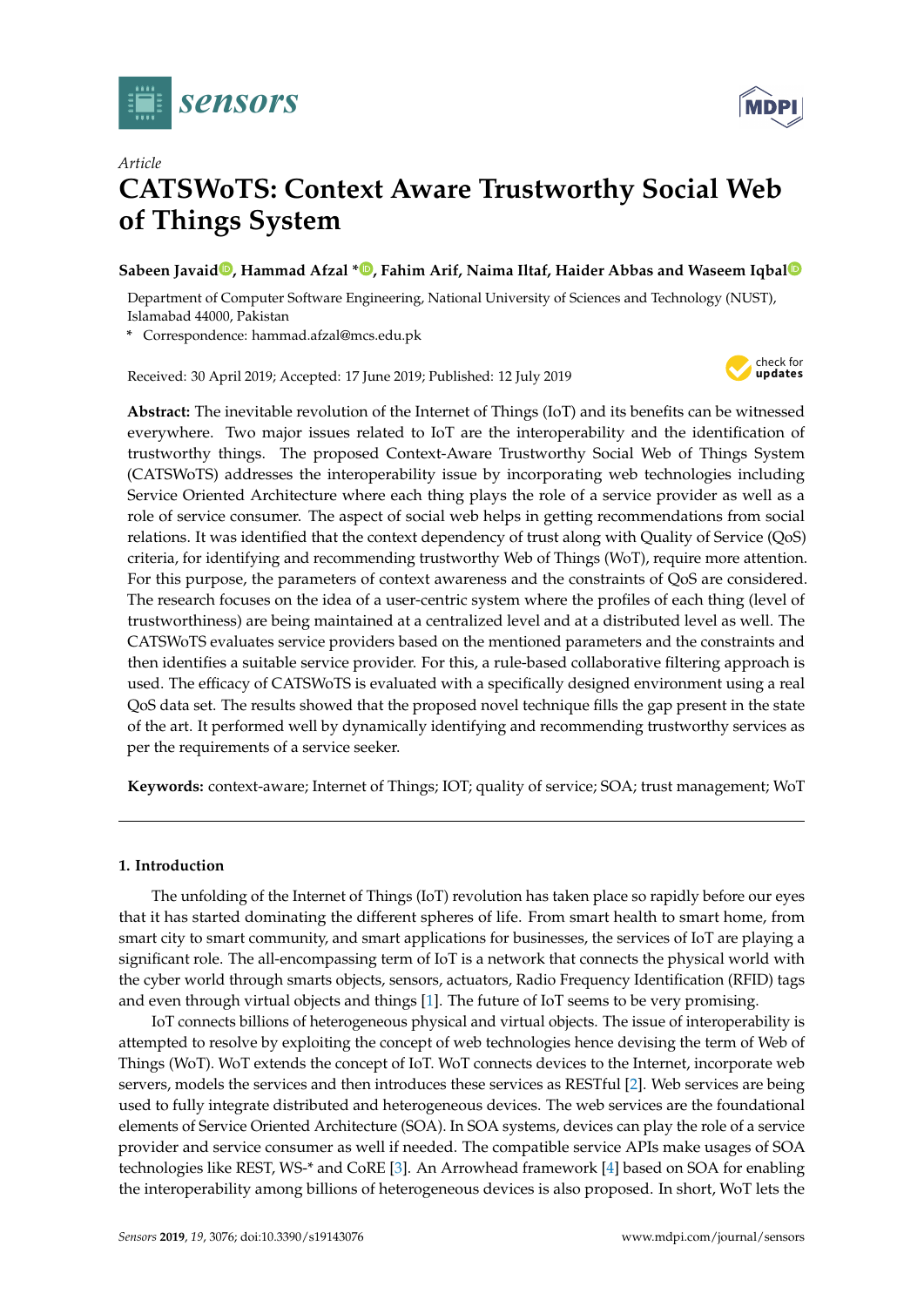real-world and virtual objects be part of the World Wide Web (WWW). This is the reason that the concept of WoT is incorporated in the proposed research to resolve the interoperability issue amicably.

Social IoT encompasses social networks and peer-to-peer (P2P) networks in which autonomous social relations can be established [\[1\]](#page-18-0). The IoT gets social when things become smarter. In this kind of network, things may provide services and things may seek services from others. Besides this, recommendations can be taken for trustworthy things including the physical and cyber world. The things are owned by humans and worked for humans; therefore, it is important to consider the social relations among the owners of the things [\[1\]](#page-18-0). Keeping in view that the importance of social relations for humans and the trust level they put on these relations is more than they put on strangers; this important aspect is considered in this research.

In the presence of billions of service providers, finding trustworthy services is not an easy task. Evaluating the trustworthiness of a service provider is a critical task. Identifying which parameters are significant, for shortlisting the qualified trustworthy service providers, is a matter of grave concern. In this paper, the problem of finding a trustworthy service provider has been tackled through proposing a trust recommender and then managing the trust for the evaluation of services.

The motivation behind this research is to focus on finding and separating those trustworthy services which not only fulfill the Quality of Service (QoS) criteria like reliability, availability but also the context-awareness. Context is a piece of information that manifests the situation or position of an entity [\[5\]](#page-19-1), whereas context awareness depicts such a system which provides relevant information based on its context [\[5\]](#page-19-1). Though many systems had been proposed for the past two decades; however, with the introduction of IoT, where billions of things connect, context awareness has become a challenge [\[5\]](#page-19-1). Collecting and processing data from these things is not an easy task. The data will be valuable only if it has been processed and analyzed. Context-aware computing is significant for evaluating the trustworthiness; therefore, in the CATSWoTS, this aspect is also being considered so that a service seeker may get a list of qualified services based on QoS. Various QoS constraints are considered in the state of the art, but, in this research, three constraints like reliability, availability, and latency (because of their significance) are considered for the evaluation. For context evaluation; location, time and capabilities of a service provider are considered. In short, the main idea is to propose a system that helps in identification of quality IoT services by exploiting the concept of Social Web of Things and then maintains the trust level of such services. The trustworthiness is evaluated through direct experience of a service consumer and indirect experience (also called recommendation).

The contributions of this research are described below:

- 1. The CATSWoTS is an encouraging step towards the settlement of trustworthy recommendations of IoT services provided either by a social circle or by a third party. The system also considers the self-experience and the recommendation of a centralized level.The authentication and authorization mechanism makes the system security as it limits the access to trusted contacts only.
- 2. To evaluate and measure the trustworthiness of service, a rule-based collaborative filtering technique is proposed by identifying and integrating the various criteria of context and QoS in Social Web of Things. After recommending a service, feedback is also collected from a service consumer to update the trustworthy level of the consumed service which is then stored to help other service seekers.
- 3. The experiments are conducted on a real dataset of 2507 services to evaluate the performance of the CATSWoTS. The results show that the proposed technique recommends trustworthy services by fulfilling the criteria of QoS and context awareness of a service seeker with great accuracy.

The remaining of the paper is organized into four sections. Section [2](#page-2-0) describes the foundational concepts and state of the art in the related areas. The CATSWoTS is presented in Section [3.](#page-5-0) In Section [4,](#page-12-0) the effectiveness of CATSWoTS is demonstrated, whereas Section [5](#page-18-3) concludes the research and describes future work.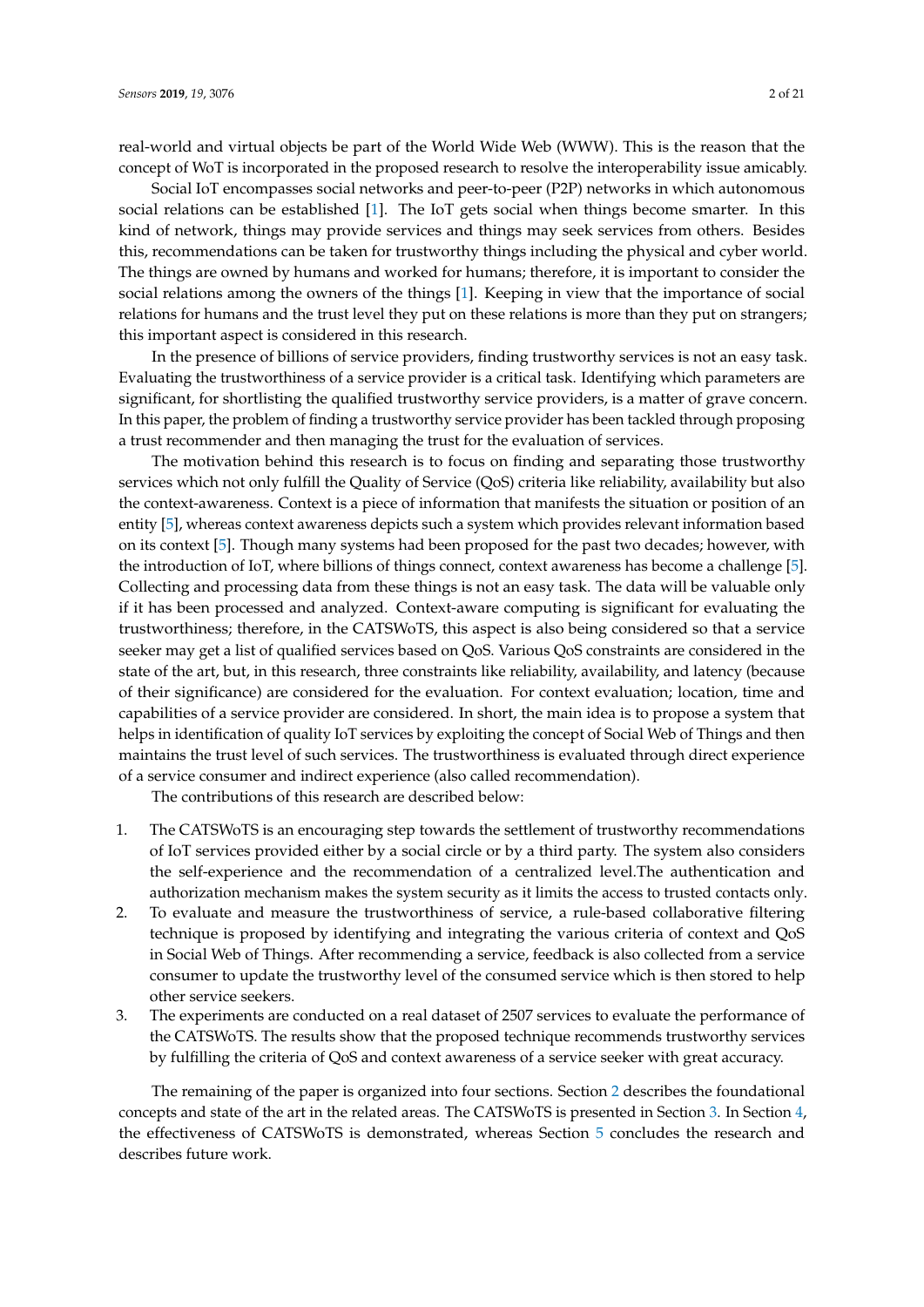#### <span id="page-2-0"></span>**2. Background Study**

In this section, the foundational concepts and related work in the area of trust management for IoT and WoT are discussed.

#### *2.1. Preliminary Concepts*

One of the main ideas from which IoT evolved is Pervasive Computing. "Internet of Things" is the term behind the concept of making connections through networks. IoT is a paradigm which intends sensors, smart objects, and actuators to form a global network that can be uniquely identified based on standard communication protocols. It could be said that it is one paradigm having many visions including things-oriented and internet-oriented attributes [\[6\]](#page-19-2). IoT has great potential and is considered as one of the most important key areas for future technology [\[6\]](#page-19-2). Few examples of the applicability of IoT can be witnessed in safety protection, surveillance, logistics, and transportation, disaster management, etc. [\[6\]](#page-19-2).

An architecture for Social IoT was proposed by Atzori et al. [\[7\]](#page-19-3). The social relationship between the connected objects was identified. An integral component of this paradigm was Middleware (MW). Middleware architecture following the principles of SOA was proposed [\[8\]](#page-19-4). Web of things refers to the integration of web technologies with smart things including services provided by them. The architectural style Representational State Transfer (REST) was used for this purpose [\[9\]](#page-19-5). It made services abstract for the selection of best interface without going into technical details. REST has become popular among researchers and is their foremost choice for establishing a global architecture for smart things [\[1\]](#page-18-0). The era of the social object is the next phase of IoT [\[10\]](#page-19-6). A comparison was made between human and IoT revolution. It was described that a basic knowledge environment was translated into actions. Furthermore, they described different phases of IoT composition [\[10\]](#page-19-6).

An arrowhead framework [\[4\]](#page-19-0) was proposed to facilitate the operations of interconnected systems. Based on SOA, it proposed three interoperability approaches which were interoperability layer, the translator system, and the translation as a service. In the interoperability layer, semantics and related technology were defined. The translator system consumed a service and then provided it on another technology, whereas the translation as a service had an extra service that could be consumed for translation purposes. In addition, it had core systems such as service registry, authorization, and orchestration which could be used by any other system. A service or a system could be easily designed and developed with the support of the arrowhead framework. Use cases were designed to evaluate the framework.

Androcec et al. [\[11\]](#page-19-7) reviewed the usage of semantics for facilitating interoperability in IoT. A comprehensive background study was carried out to give the answers to five major research questions. After that, data was extracted from 105 chosen studies. These scientific works were selected based on six criteria. It was identified that all studies except four discussed OWL (Web Ontology Language). Semantic Sensor Network (SSN) ontology was identified as directly related to IoT. The research concluded that the research area had become mature and ontologies were declared as standards for semantic descriptions. Linked data was projected as an emerging topic and multiple themes were found to exist. In short, it was a comprehensive review of the semantics in IoT. Another approach that addresses the semantic data integration, using the cloud based data as a service (DaaS) layer while ensuring the security of the system is presented in [\[12\]](#page-19-8).

#### *2.2. Trust Management Systems*

IoT is a network of interconnected objects and humans as well. The entities can work without the intervention of humans [\[10\]](#page-19-6). The presence of IoT devices around humans creates opportunities for malicious activities. Hence, it makes the selection of services among the pool of services a tedious task. Furthermore, access to the data acquired by these entities must ensure the secrecy and privacy of data by emphasizing reputation and trust [\[13\]](#page-19-9). A classification tree for trust composition is developed by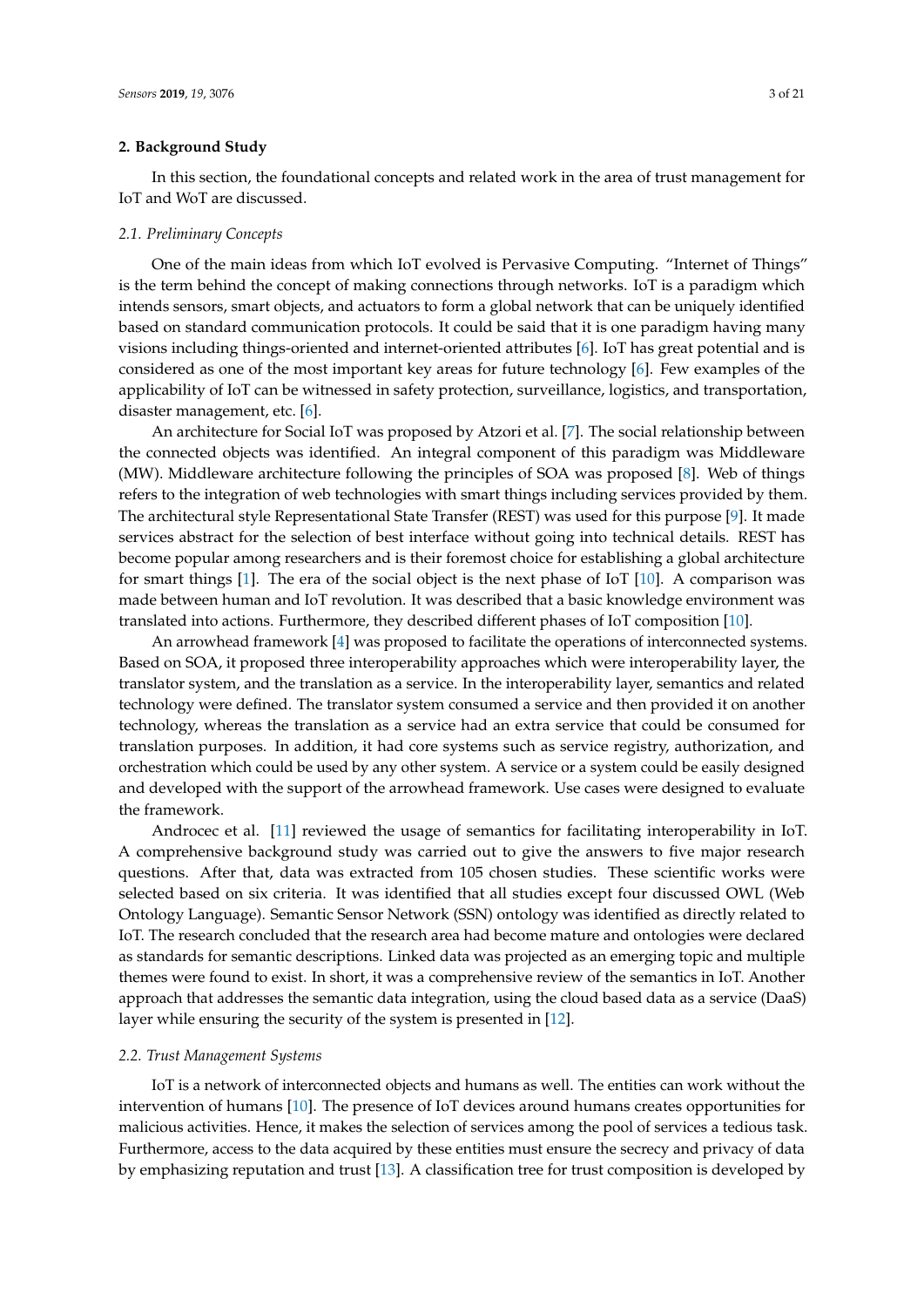Guo et al. [\[14\]](#page-19-10). In this survey, five design dimensions were identified. The authors describe that, in state-of-the-art approaches, these five dimensions are considered necessary for a trust computation model. It is recognized that the researchers follow one of the sub-dimensions of these five dimensions. Trust composition needs to consider QoS such as reliability, competence, and social relations. Trust evidence needs to be broadcast to peers. It can be done through distributed and centralized approaches. For aggregating trust pieces of evidence, various techniques are identified in this survey which are the weighted sum, belief theory, Bayesian inference, fuzzy logic, and regression analysis. For updating trust, event-driven or time-driven approaches are used. Similarly, single or multi-trust are used for trust formation [\[14\]](#page-19-10).

A comprehensive review of the state of the art related to IoT architectures, Privacy Enhancing Technologies (PETs), and privacy laws was carried out in [\[15\]](#page-19-11). It was identified that implementing PETs at various layers of IoT architecture could ensure the privacy needs. The study elaborated the principles of privacy legislation which were linked with PETs. It was identified that eight basic principles laid the foundation of European privacy laws [\[15\]](#page-19-11). Moreover, it was assessed that careful deliberation is required for the usage of PETs.

Sato et al. [\[16\]](#page-19-12) presented a system for resolving the issue of security and privacy. Different levels were introduced for exchange which was done through a contract. These levels were applied to establish trust between devices and which then monitored and controlled IoT devices. For this, identification and monitoring of devices and connection protocols were suggested. The drawback of this research was that it focused on the privacy and security of data, but the context while trusting on the devices and the trust based on the quality of services were ignored [\[16\]](#page-19-12).

A trust management protocol [\[17\]](#page-19-13) was proposed which changed dynamically in IoT. Scalability, adaptability, survivability and the quality at service level were not focused. In another research, Ning et al. proposed a system which focused on data integrity, privacy, and availability [\[18\]](#page-19-14). However, trustworthiness in terms of quality of service was not given attention in this research.

Roman et al. [\[19\]](#page-19-15) focused on managing the authentication, authorization, interoperability, and business model. The challenges faced by distributed computing were focused on this research; however, context-awareness was not given attention in this research. A research work focusing on integrity and confidentiality of real-time IoT systems was done by Kothmayr et al. [\[20\]](#page-19-16). A hybrid architecture called DARE based on wireless sensor network and mesh networking was proposed. In [\[21\]](#page-19-17), an approach for QoS based service selection was proposed. It also considered utility function and distance estimation for the service recommendation in addition to QoS attributes. Pearson Correlation Coefficient (PCC) and the Haversine distance formula were used to improve the performance level. Service categorization was carried out based on distance, PCC, and utility function in order to select the best suitable service. The proposed work only helped in identifying the location and QoS based services and did not consider context related attributes such as capacity and time. In addition, history of service providers considered just for the utility function. No proper mechanism for trust management was presented in this paper.

Saied et al. [\[22\]](#page-19-18) proposed Context-Aware trust management. After information gathering, an entity was selected and the potential candidate nodes were selected. For the final selection, these selected set of nodes compete, weights were computed and the best-rated nodes were given by the trust manager. After this, a feedback report was sent by the client node to the trust manager which was maintained there for future use. To differentiate it from an adaptive process, a learning phase also called cognitive process was done. The process of updating record was done by the trust manager based on these reports. Through experimental validation, it was identified that several attacks like bad-mouthing, on-off attack were stopped. The research tackled the issue of attack models. However, a QoS service based evaluation was not considered in the research.

Chen et al. [\[3\]](#page-18-2) introduced a trust protocol for Service Oriented based IoT system. An adaptive filtering technique was devised to regulate the constraints. Validation was done through NS-3 simulation tool. The criteria for indirect (recommendations) experience and direct (experience and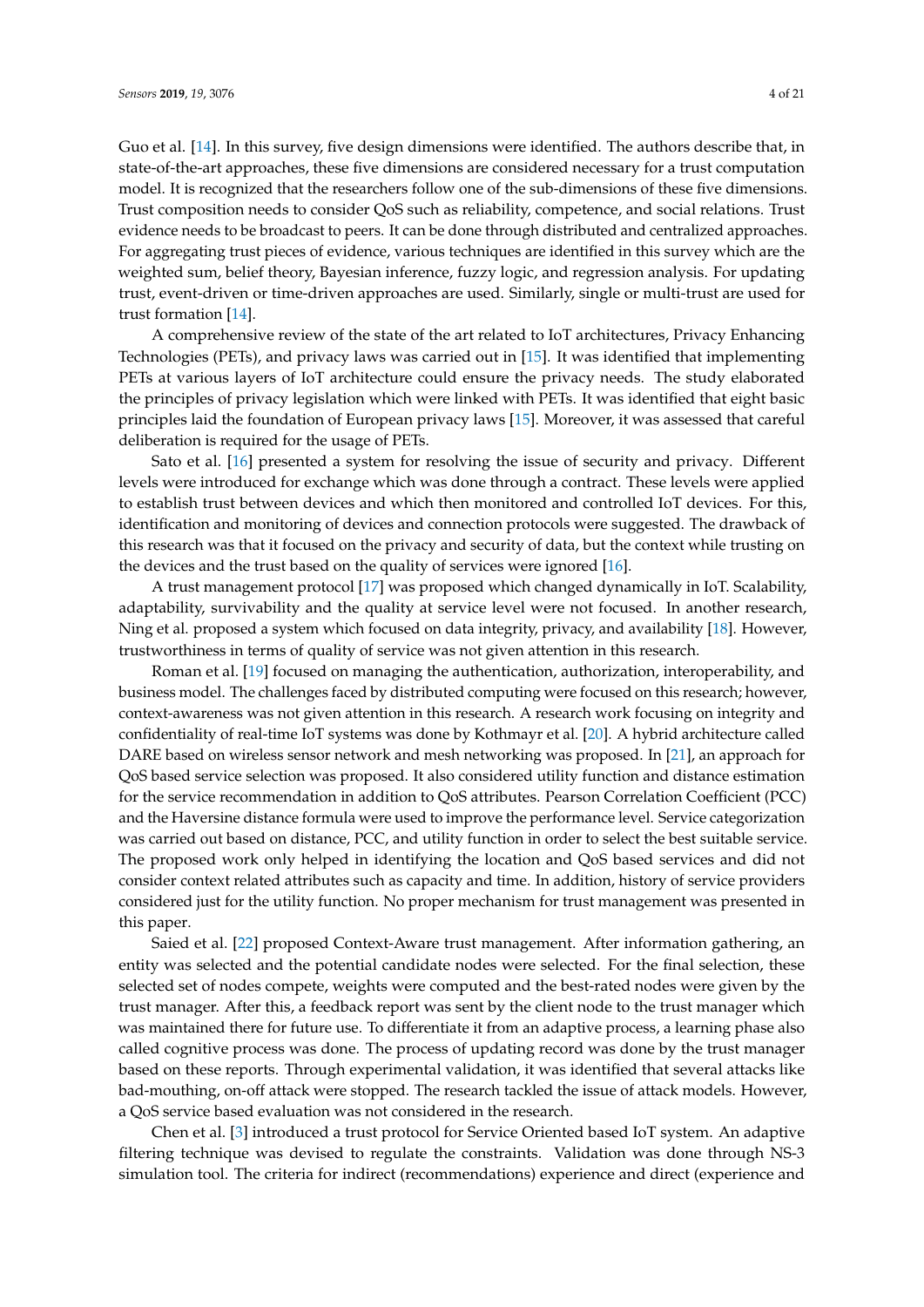feedback) were suggested in a user-centric environment. Three relations like social contact, Community of Interest (CoI) and friendship were considered. A profile was preserved by each user which was shared with other devices of the user. Opportunistic service attack, self-promoting attacks, bad-mouthing, and ballot-stuffing attacks were taken care of in the proposed system. Furthermore, a weighted parameter technique was used. A storage management technique that is important for small devices was also devised. A comparative analysis with EigenTrust and PeerTrust was done. By managing the list at the user end made it difficult to share the experience with those users who are not part of social relations. Therefore, it is difficult to establish more precise trust/reputation. In addition, context-awareness was not given attention.

A Context Awareness architecture for the Internet of Things (CA4IOT) architecture was proposed for task automation by selecting sensors. It reduced the difficulty for users who faced in selecting the appropriate sensor [\[23\]](#page-19-19). The proposed architecture consisted of four internal layers: Data, Semantics, and Context Dissemination Layer (DSCDL), Processing and Reasoning Layer (CPRL), Context and Semantic Discovery Layer (CSDL), and Sensor Data Acquisition Layer (SDAL); and two external layers: user layer and sensing layer. The different components and layers worked together for the automation of filtering, fusion and reasoning mechanisms. The results of experiments showed that the proposed architecture had improved the context-aware capabilities of MW and had enabled to establish sensing as a service platform. However, the system did not consider QoS criteria for the trust evaluation.

A framework for context-aware service composition for IoT based smart cities was proposed [\[24\]](#page-19-20). The framework was an abstract service model based on wEASEL. The abstract model represented services and specification, signature and conversation represented user tasks. Furthermore, it supported dynamic reasoning. The services were selected against a user's task and then coordination was made to find various possible combinations to satisfy the user criteria. The framework was evaluated using OWLS-TC4 testbeds by the combination of composite and simple web services. It was identified that no QoS criteria was taken care of in this research.

Apriori Learning and Bayesian Classifier based trust model was proposed in [\[25\]](#page-19-21). Two steps were defined for decision-making in which behavioral pattern was identified using a priori learning and Bayesian was used for the decision. In addition, the entity's experience was presented in the form of a vector for evaluating trust. Various attacks are tackled in the system. However, the research did not focus on context awareness and QoS based trustworthy evaluation. In addition, the interoperability of heterogeneous devices was also not considered in this research.

In [\[26\]](#page-19-22), a contextual social network model was presented that considered independent social contexts such as role impact factor and preference, and dependent social contexts such as trust and social intimacy degree. A probabilistic approach was presented for social contextual-aware trust interference. An iterative approach was proposed in this research work for contextual trust interfaces to consider cycles along with strong and weak connections. The proposed system provided a solution to overcome data sparsity problems and getting recommendations from unknown participants. The results of the experiments showed that the proposed model yield positive and trustworthy results. However, QoS and interoperability were not able to get the attention of the researchers.

In [\[27\]](#page-20-0), the context-aware trust-based framework was proposed for the dissemination of information in the vehicular network. The proposed framework called FACT was composed of two modules: (a) admission module and (b) dissemination module. It first checked the authenticity and validity of the message sent. After checking stored trust values, it selected the best path for disseminating the message. The results of the simulation showed that FACT was more effective and scalable than other routing protocols like VADD.

Another research work [\[28\]](#page-20-1) focusing on privacy preserving data security and mining presented a framework called PPSF (Privacy Preserving and Security Mining Framework). This framework was an open-source library offering various algorithms for Privacy Preserving Utility Mining (PPUM), Privacy Preserving Data Mining (PPDM), and data mining. The framework showed the results after running the algorithm.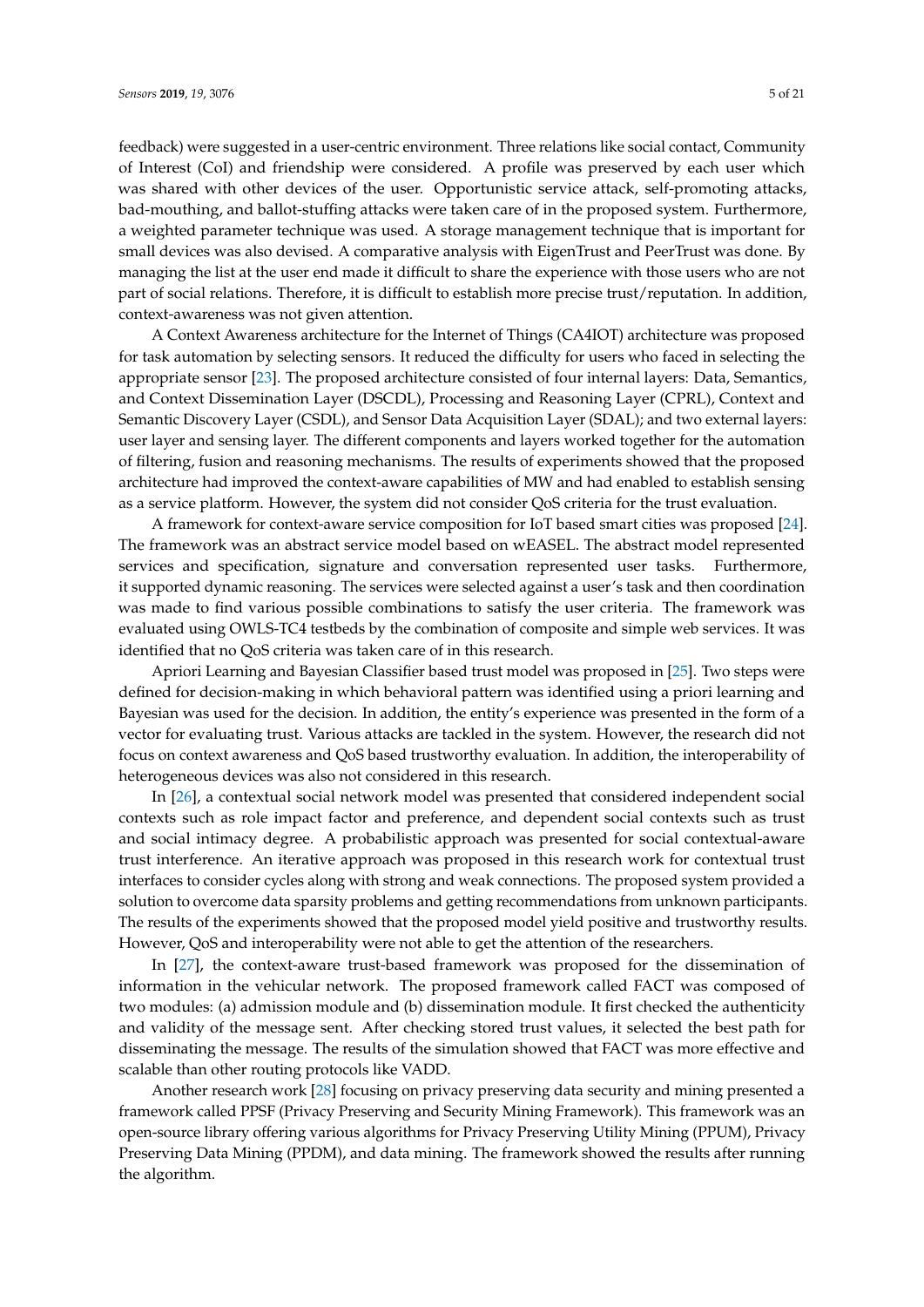In [\[29\]](#page-20-2), a distributed trust model was proposed that considered the historical data of the nodes. Trust was calculated for a service seeker through a single function. However, interoperability and context awareness were not part of this study. Another trust evaluation model focusing on social IoT and context awareness was presented in [\[30\]](#page-20-3). The proposed model maintained quantified trustworthiness of a node in a distributed approach. The attributes such as context importance, energy, computation power and feedback of a service consumer were used as criteria for calculating the trustworthiness. However, it was identified that QoS based evaluation was ignored in the proposed model.

A flexible trust-aware access control system for IoT (TACIoT) was proposed. It provided reliable, secure and end to end mechanism for this purpose [\[31\]](#page-20-4). To compute the value of trust about IoT devices, a trust model considered four aspects: (a) reputation, (b) security aspects (c) quality of service and (d) social relationships. The trust model was implemented using fuzzy control systems. The feasibility of the proposed framework was tested by running the software on real scenarios for constrained devices and non-constrained devices; however, the context-awareness gets less attention of the researchers.

Zhou et al. [\[32\]](#page-20-5) presented a survey that discussed the features of IoT. The research also explored the effects of security and privacy including the threats. Moreover, the state-of-the-art solutions tackling the stated issues were also discussed. Based on this, the research identified the challenges faced by this area and then stated the opportunities.

In [\[33\]](#page-20-6), a sanitization approach for hiding confidential information by ensuring useful information still available was presented. For balancing four size effects, HCMPSO and particle swarm optimization framework were used. For experimental purposes, NSGA-II and cpGA2DT approaches were used that demonstrated the security of published data in IoT in a way that the information was hidden after sanitization.

A multiobjective algorithm based on NSGA-II algorithm was presented in [\[34\]](#page-20-7) that had two strategies for hiding sensitive data. More than one solution were provided by the proposed algorithm. The pre-large concept and a Fast SoRting (FSR) strategies were used for improving the iterative process and finding the transaction for deletion. Several Pareto solutions could be found based the proposed algorithm. Moreover, initial weights were not required for assessing the side effects. The experimental validation showed that the algorithm reduced the side effects and proved to be quite efficient.

Frustaci et al. [\[35\]](#page-20-8) presented the security analysis of three main layers of IoT systems and then highlighted the critical things that are being faced by the researchers in this area. It was identified that trust management and security must be ensured to avoid the exploitation of weaknesses. It was highlighted that the perception layer was the most vulnerable layer because of physical exposure.

### <span id="page-5-0"></span>**3. Context Aware QoS Trust Management**

The idea is based on providing things as a service in which each thing provides its services. For this, a service-oriented approach i.e., Service Oriented Architecture (SOA) is considered. This scheme is being used in recent research works such as [\[3](#page-18-2)[,4](#page-19-0)[,8](#page-19-4)[,36\]](#page-20-9).

Each service representing a thing has a unique address that in this case is URI (Uniform Resource Identifier). There is both a centralized level and a user level management of trust based on QoS criteria and context awareness that is calculated directly (based on experiences) and indirectly (based on the recommendations from others). For recommendations from others, the idea of Social Web of Things is also exploited. The recommendations get autonomous after the authorization of its contacts. The proposed architecture is shown in Figure [1,](#page-6-0) which is adapted from [\[4\]](#page-19-0). The users and their relations in CATSWoTS are explained in Section [3.1,](#page-6-1) whereas Section [3.2](#page-7-0) describes trust management in the proposed system.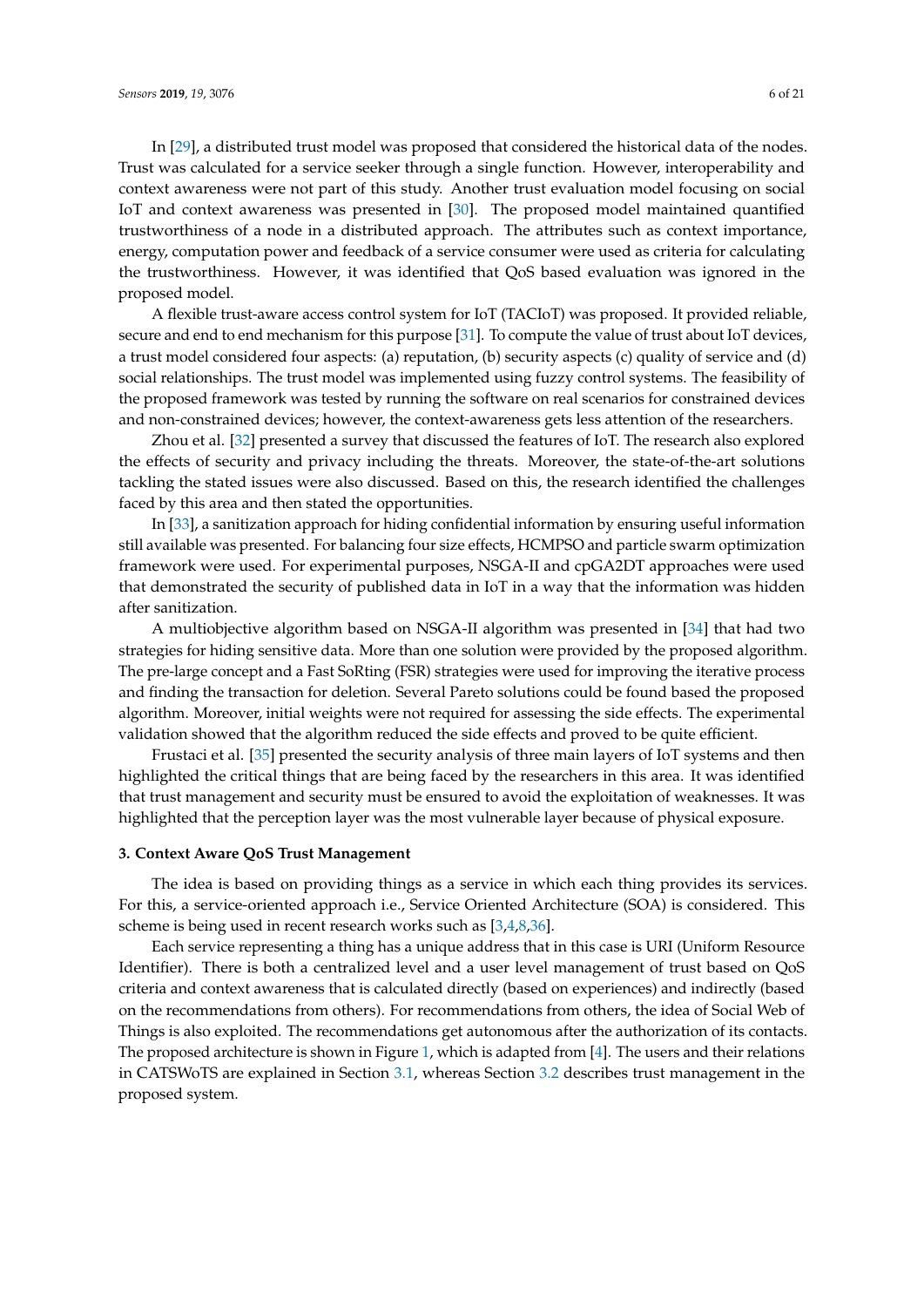<span id="page-6-0"></span>

**Figure 1.** The Context Aware Trustworthy Social Web of Things.

# <span id="page-6-1"></span>*3.1. Users and Relations*

## 3.1.1. Types of Users

The term "Service Provider (SP)" is being used for those who are offering their things as services for others. The term "Service Seeker (SS)" is used for those who are searching for a trustworthy service, whereas "Service Consumer (SC)" is being used for those who have used the service and are now in a position to give the feedback or have given the feedback about a service provider. The owner of the devices who wants to sell the services can register things in the form of services on the centralized server. These services can be identified and detected either (i) through social relations (ii) or through a central server. The SC can also be the SP at the same time by offering services to others. The relation between a user and the services is one-to-many. A SP may have many devices or services to offer. A profile is maintained for each device or services at SC level. Similarly, the SC or SS may require many devices or services from others while it has its own devices or services. The terms SP and service are used interchangeably in the paper.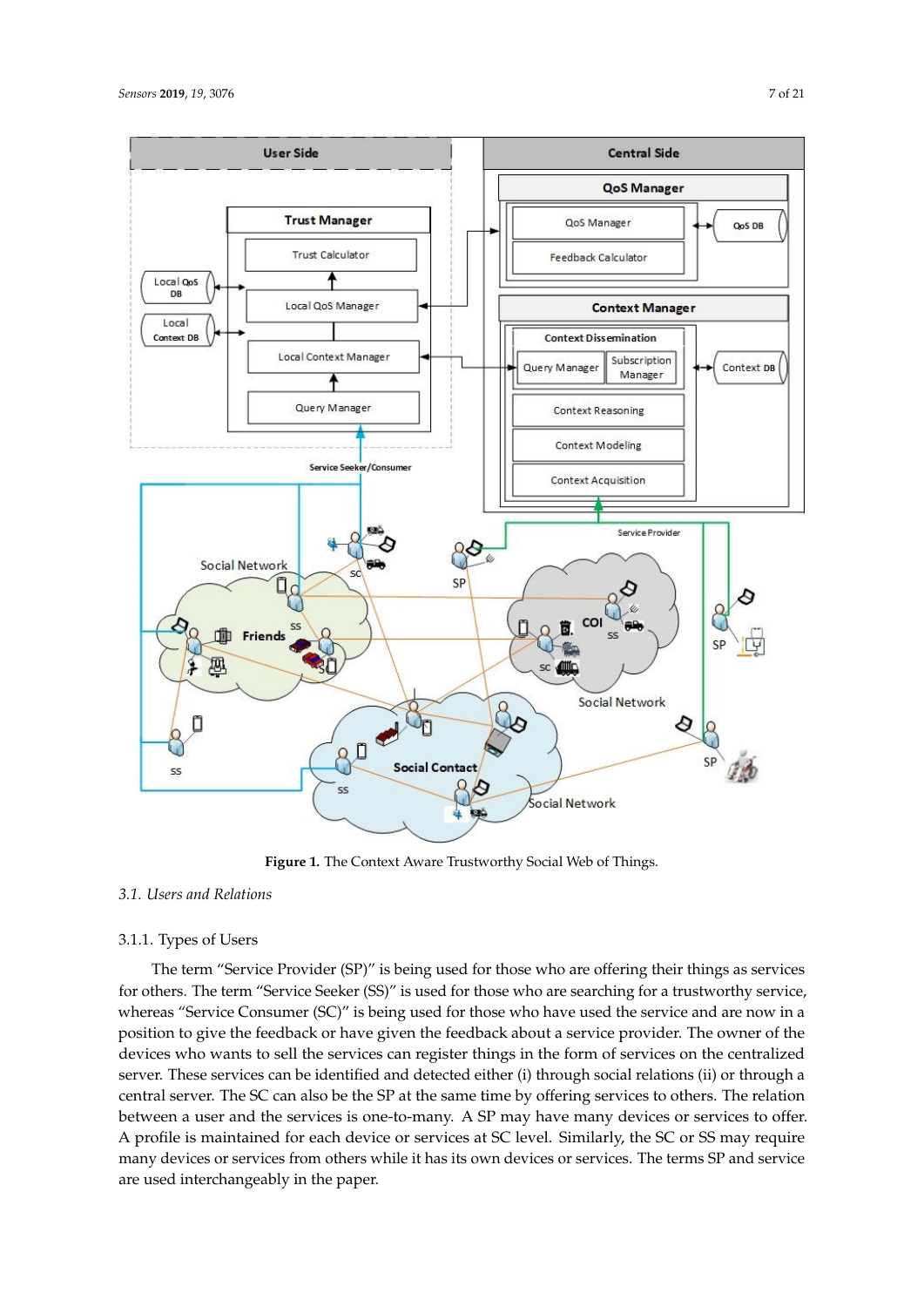### 3.1.2. Types of Social Relations

In distributive collaborative filtering, to get recommendations from others, various types of contacts are looked upon, but, in CATSWoTS, three types of relations are considered.

(i) Community of Interest (CoI) (ii) Friendship (iii) Social Contact. A trustor, which is a service seeker in this case, tends to have more confidence over the recommendations of recommenders with whom the trustors share similar interests or have some kind of social relationships as described in [\[3\]](#page-18-2). For getting recommendations, a user identifies and allows these relations to be in their contact list. After authentication from the user, recommendations can be obtained from these relations. The authentication and authorization make the system secure as it limits the access only to the known contacts.

CoI refers to the relationship with those who have the knowledge and contribute to the same area. Friendship manifests intimacy among the contacts, whereas social contacts manifest closeness. For this purpose, three lists are maintained for each user in the user's central device, which are shown in Equations  $(1)$ – $(3)$ :

<span id="page-7-1"></span>
$$
F = \{f_1, f_2, f_3, \dots, f_n\},\tag{1}
$$

$$
C = \{c_1, c_2, c_3 \dots, c_n\},\tag{2}
$$

<span id="page-7-2"></span>
$$
S = \{s_1, s_2, s_3 \dots, s_n\}.
$$
 (3)

## <span id="page-7-0"></span>*3.2. Trust Management*

For assisting service seekers, in identifying and selecting context-aware trustworthy services fulfilling the QoS criteria, trust is managed at the centralized and at the user level as well. Besides this, social relations are also considered for evaluating and managing the trust. The QoS manager identifies the services based on criteria defined by an SS. It also maintains the feedback given by a SC. The Context Manager first registers the context of services that are being provided by SP, models it, makes reasoning and then disseminates it, and hence completes the life-cycle of context as described in [\[5\]](#page-19-1). The details of the major components of the system are described in the following subsections.

#### 3.2.1. Context Manager

In CATSWoTS, two context managers at the local level and at the central level are designed. Conceptually, both are doing the same work and are deployed at two different levels. The difference between the two context managers is that the central context manager performs the phases of context acquisition and context modeling. In addition to this, the central context manager also maintains the history of services that were consumed in the past. The context managers consider four categories of the conceptual and the primary category of the operational perspective of the context as described in [\[5\]](#page-19-1). Perera et al. identified various categories of context including (i) who; (ii) what; (iii) where; and (iv) when types of context in state of the art [\[5\]](#page-19-1). In CATSWoTS, the mentioned types are also considered, the details of which are shown in Figure [2.](#page-8-0)

Each thing is identified by URI (Uniform Resource Identifier), which covers the aspect of "Who". For "What", the service type and the capability (which varies from one service type to the other) are considered as stated in [\[3\]](#page-18-2). Location of the things and the location of service seeker, in the form of longitude and latitude, are considered for the "Where". The time at which service is required manifests the "When". The aging time can also be used to reflect it.

The first step of context acquisition is completed manually i.e., the service provider itself enters the detail of context information on the centralized server. The details include the registration of the service provider, types of services it provides, URI of each service and activity it performs. Then, the attributes like capability, location and time are also entered in the context manager. For context modeling, markup scheme modeling (e.g., JSON) is used as described in [\[5\]](#page-19-1). JSON is preferred over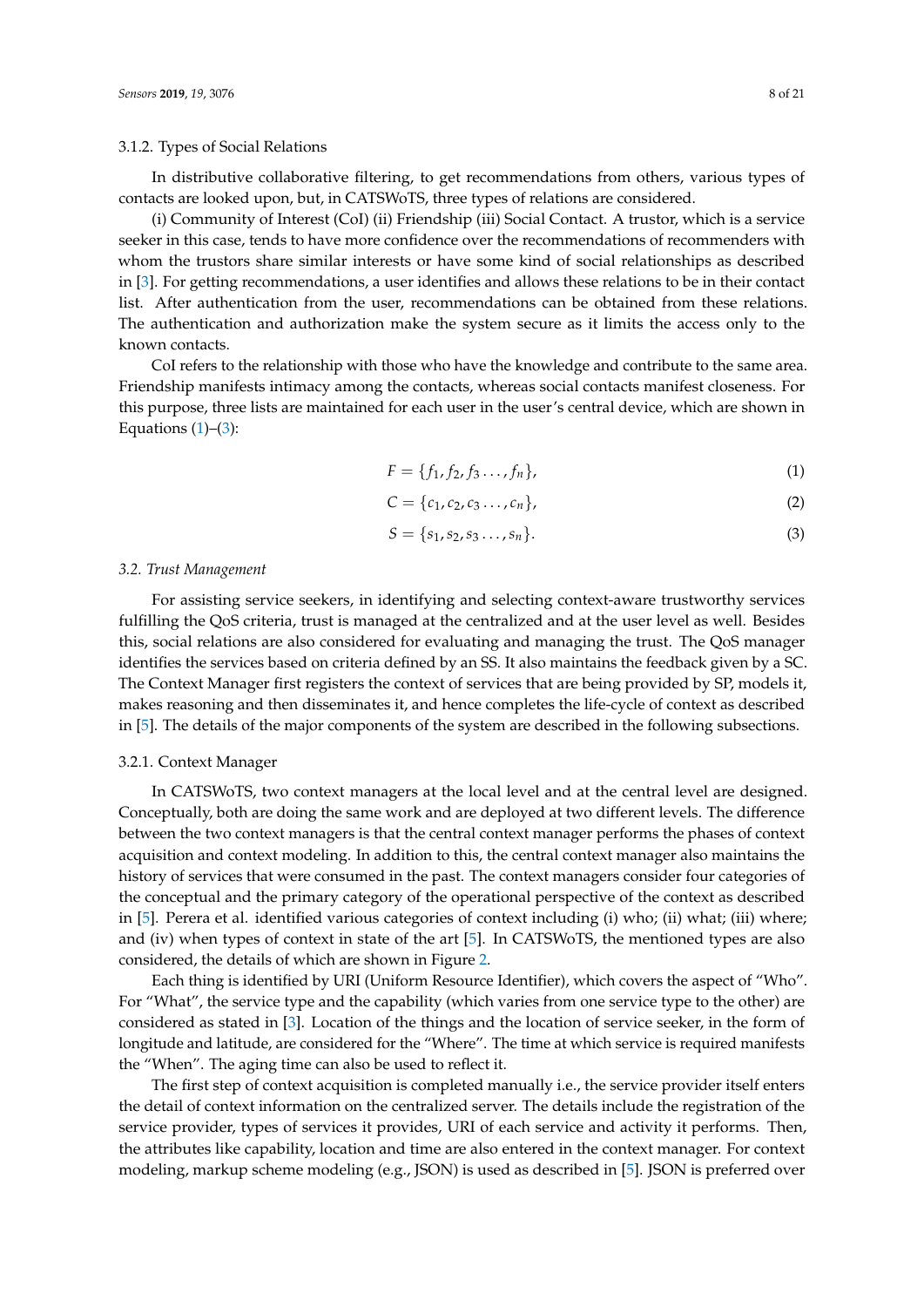XML because the parsing process of XML takes time. JSON is more readable and can be easily mapped to domain objects.

<span id="page-8-0"></span>

**Figure 2.** Categories of the context in CATSWoTS.

<span id="page-8-1"></span>An example of SP service modeling for a smart waste management service provider based on IoT is shown in Figure [3.](#page-8-1) In this model, all of the information related to W4 is described. For context reasoning, a simple rule-based approach is used as it is the most popular approach in state of the art. The rules are defined based on various parameters.

```
{"URL": "api.wastemanagement.com/garbagecollection
"SPId": 841596.
"ServiceId":632548.
"ServiceType": "WasteManagement",
"Activity":" GarbageCollection",
"Capability": {"Capacity": "2kg/house/day", "Vehciles":10}
"Location": {"latitude": "33.738045E", "latitude":
33.6844N"}
"ServiceTiming": "Day"}
```
**Figure 3.** Service modeling at service provider end.

<span id="page-8-2"></span>The context of SS is also taken in this pattern which helps in identifying the relevant SP. The example is shown in Figure [4](#page-8-2) for an SS who is in search of a trustworthy waste management service provider.

> {"ServiceType": "WasteManagement", "Activity":" GarbageCollection", "Capability": { "Capacity": "1.5kg/house/day"} "Location": {"latitude": "33.738045E", "latitude": "33.6844N"} "ServiceTiming": "Day"}

> > **Figure 4.** Modeling at service seeker end.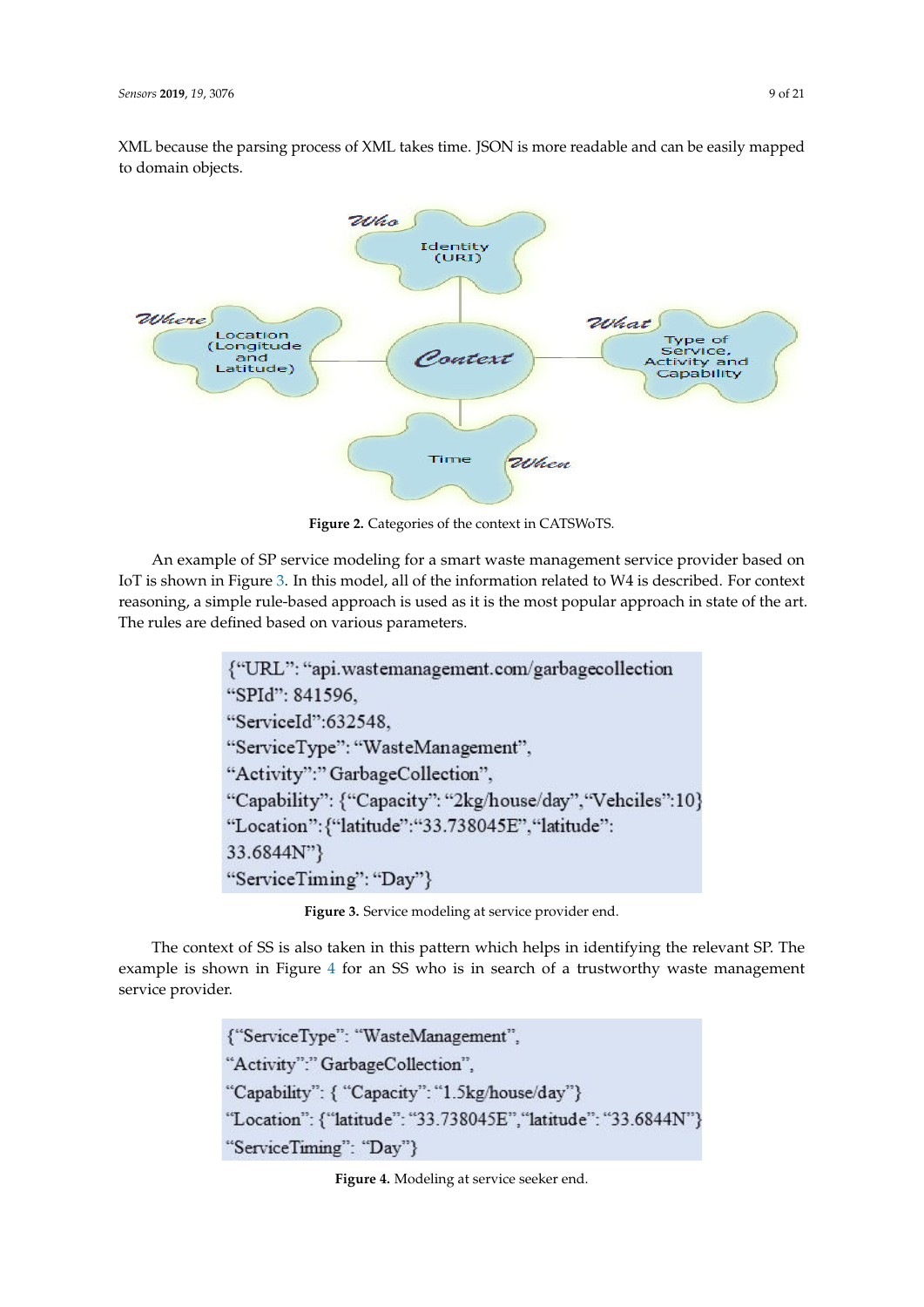The matching and identification of the services based on the context of the SS is described in Algorithm [1.](#page-9-0) The SS gives the parameters of  $\delta$  which is a service category,  $\alpha$  depicting service name,  $\Omega$ manifests capability which may have many variables. As shown in Figure [3,](#page-8-1) the capability of the smart bin is 2 kg garbage per house per day. The energy/battery level of the sensors embedded in this smart bin might be another capability. Then, the location of a service is identified in the form of longitude *λ* and latitude *φ*. The importance of the distance between the location of SP and the location at which a service is required cannot be ignored. Therefore, the Haversine formula for distance calculation is considered in the CATSWoTS. The mentioned formula calculates the distance by taking the values in longitude and latitude and measures the distance in kilometers or miles. The "when" of the context can be covered in different aspects like the aging of the device and the time at which a service is required. In this example, the service timing is significant as the waste management company provides service in the morning, afternoon and in the evening.

After getting the input parameters, the local context manager searches its local database for the existence of any service id resembling the context of required service. It then forwards that list of services to local QoS manager for the discovery of services fulfilling the QoS criteria; otherwise, a message is sent to social relations.

In case the required context criteria are neither found in local context manager of SS nor its social circle, then the request goes to the central level. The central context manager, which maintains a huge database of service providers, repeats the process, and identifies the potential services. The process for services identification based on context is described in Algorithm [1.](#page-9-0)

# <span id="page-9-0"></span>**Algorithm 1** Services identification based on context

```
Get the values of
   1. δ and α
   2. \Omega = \Omega_1, \Omega_2, ..., \Omega_n3. \Phi = \Phi_1, \Phi_2 and \lambda = \lambda_1, \lambda_2i \leftarrow 0for each service 'S' do
  if S. \delta == \delta and S. \alpha == \alpha then
     for (i \leftarrow 1; i < N; i + +) do
        if (\Omega j! = S, \Omega j) break then
           else continue
        end if
        make a list
     end for
     if (τ == S, τ) then
        ∆ λ ← λ2− λ1
        \Delta \Phi \leftarrow \Phi 2 - \Phi 1a ← (sin(∆Φ/2)) ∗ (sin(∆Φ/2)) + cos(Φ1) ∗ cos(Φ2)∗ (sin(∆λ/2)) ∗ (sin(∆λ/2))
        c \leftarrow 2 * atan2(sqrt(a), sqrt(1-a))d \leftarrow R * csURL[i] \leftarrow S.urli + +sort(sURL[i])
     end if
   end if
end for
```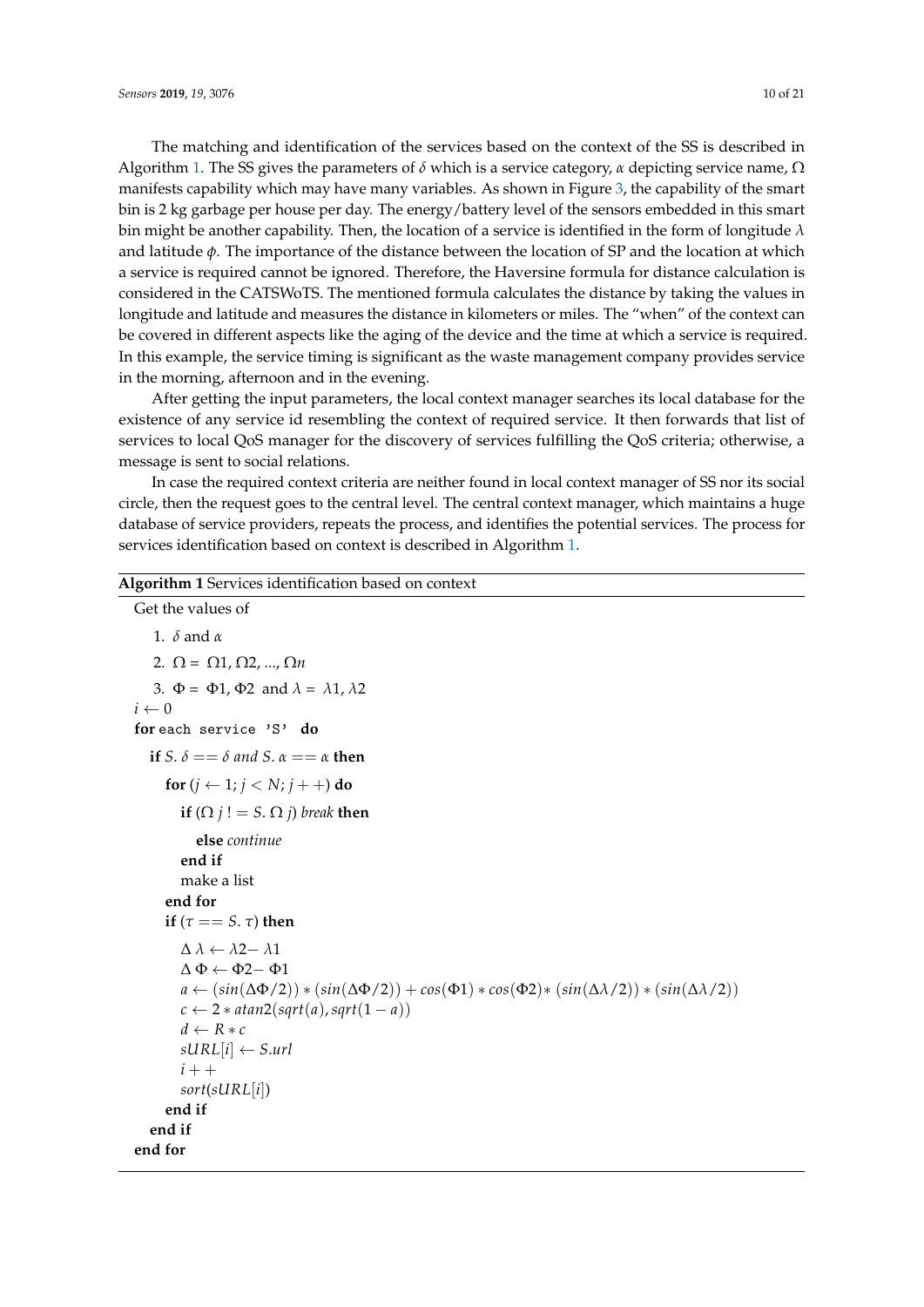The context manager generates a list of those services that have a similar context, which is required by an SS. This list is sorted by the distance between an SS (where a service is required) and an SP (the location of the service) in descending form i.e., services with minimum distance will be on the top. This list is then forwarded to QoS manager for the evaluation of QoS criteria on the basis of required criteria of an SS. The list may be either generated by the local context manager of an SS or the local context manager of the contacts in a social network or the central server.

The lists, which are received from recommenders including social relations and central level, are then consolidated at the local level.

## 3.2.2. Social Relations

As mentioned before, if a local context manager does not find any service resembling the required context criteria in its local database, then a broadcast message is sent to the social circle for the recommendation of trust-worthy context-aware SPs. Each contact of an SS receives the query and then a local context manager of each contact repeats the process that is described for the local context manager of an SS. If the required context criteria are met, then the local QoS manager of that contact does the further processing.

## 3.2.3. QoS Manager

Two categories of QoS constraints (positive and negative) are found in the state of the art as described in [\[37\]](#page-20-10). Examples of positive constraints are availability, reliability, performance, and throughput. The high value of a positive constraint means high quality of service, whereas the high value of a negative constraint means the low quality of service. Latency and cost are the two examples of negative constraints. There can be different positive and negative constraints that can help with evaluating the quality services. Reputation is also another criterion that is found in the literature, which helps in evaluating trust. The QoS constraints that are considered in the CATSWoTS are shown in Table [1.](#page-10-0)

<span id="page-10-0"></span>

| <b>OoS</b> Constraints | Definition                                                    |
|------------------------|---------------------------------------------------------------|
| Reliability            | Reliability degree for service                                |
| Availability           | Existence and availability of the service.                    |
| Latency                | The interval between stimulation and response                 |
| Reputation             | Feedback score is given by service consumers to a web service |

**Table 1.** Quality of service constraints definitions.

QoS managers are also part of both user level and central level. The algorithm for QoS based identification is shown in Algorithm [2](#page-11-0)

The QoS managers perform two major tasks:

- 1. Evaluation of services based on QoS criteria,
- 2. Feedback calculation and updating the record.

As per SS requirements, services are identified from the shortlisted services fulfilling QoS constraints. The services that are found in the database of an SS means that the SS has already directly experienced the quality of such services and the trust level of such services is already maintained.

If the required service is not found in the database of an SS, then a broadcast request is sent to a social circle for the recommendations. If the services are found in different social relations, then lists of recommendations are returned to the SS from its social network. These lists are sent in sorted form displaying the services fulfilling the required criteria of Context-Aware QoS. After receiving the list, the local QoS manager at SS end considers this recommendation by applying a mathematical model shown in Equation [\(4\)](#page-11-1).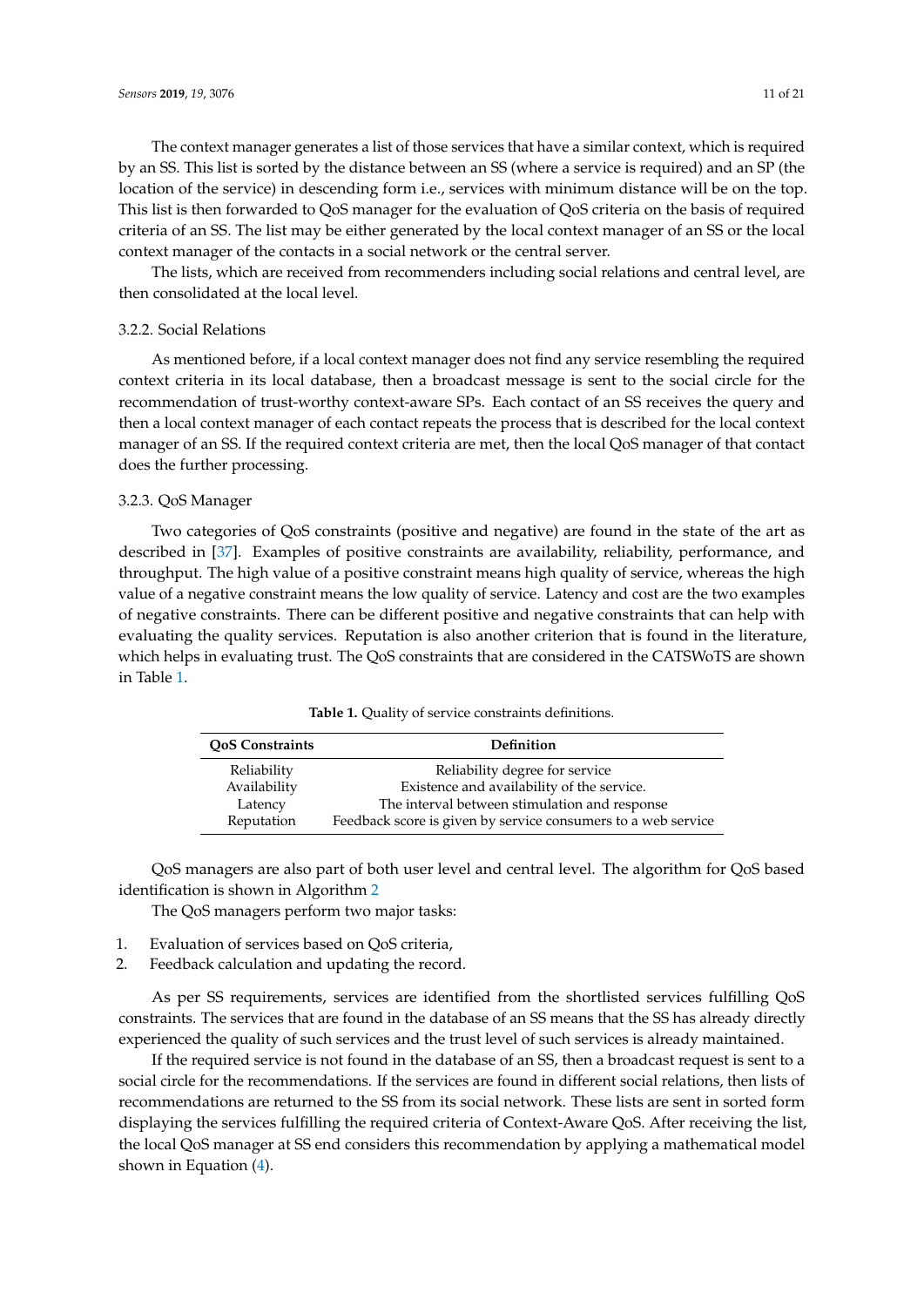## <span id="page-11-0"></span>**Algorithm 2** Services identification based on QoS

```
Get the weightage of quality parameters
for each service 'SL' in the list do
  for (k \leftarrow 1; k < N; k + +) do
    if (qk! = SL.qk) then
       break
    else if continue then
    end if
  end for
  if required service is found at local base then
    Show the previous experience
  else if required service is recommended then
    calculate R
  end if
  if more than one service fulfills the criteria. then
    merge the list and sort it in descending order
  end if
end for
```
<span id="page-11-1"></span>
$$
R = \left(\sum_{i=1}^{N} q_1 + \sum_{i=1}^{N} q_2 + \sum_{i=1}^{N} q_i\right) / N. \tag{4}
$$

The combined list of recommended services is then shown to SS. The list is sorted in descending order in which services with minimum distance is shown on the top.

After consuming a service, the SS that is now an SC gives feedback about the quality of the service. A profile is maintained for the consumed service in the local database of SC and the feedback is also sent to the central server, hence it can be presented as an indirect trust to another SS.

Trust is calculated through the feedback given against each QoS criterion and then Fij, the aggregated value for each QoS constraint, is updated with Equation [\(5\)](#page-11-2):

<span id="page-11-2"></span>
$$
F_{ij} = \left( \left( \omega_i X_{ij} \right) + F_{ij} \right) / t_{ij},\tag{5}
$$

where the weight of each criterion allocated by the service seeker is denoted by '*ω*' whereas the feedback assigned by the service seeker, for constraint '*i*' satisfied by the device '*j*', is denoted by *Xij* is and for how many times the device '*j*' has been evaluated for the constraint '*i*' is symbolized by *tij*. The total value of trust  $T_j$ ' is calculated for service provider  $j$  with Equation [\(6\)](#page-11-3):

<span id="page-11-3"></span>
$$
T_j = \sum F_{ij}.\tag{6}
$$

The whole process of identifying potential services, then getting feedback and updating it is summarized in the form of flowchart shown in Figure [5.](#page-12-1)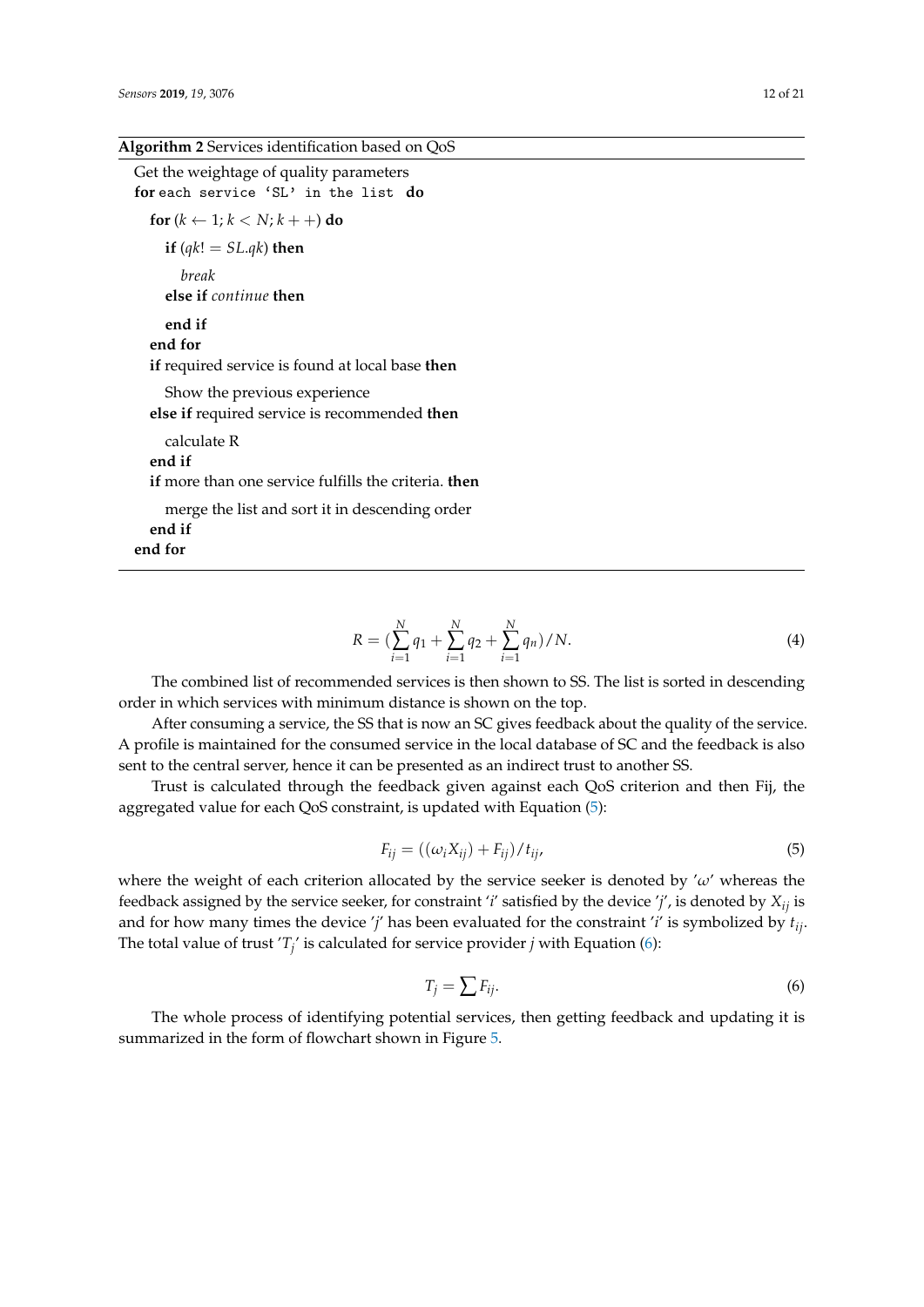<span id="page-12-1"></span>

**Figure 5.** Flow chart summarizing the whole process.

# <span id="page-12-0"></span>**4. Experimental Validation and Results Discussion**

This section presents the efficacy of our proposed system. To evaluate the performance and prove the effectiveness of CATSWoTS, the validation was done in a specifically designed environment. For experimental setup, the following roles were developed:

- 1. A central server where a context manager and a QoS manager resides. An SP may register the services there.
- 2. The nodes that may play the role of service providers and service consumers as well. These nodes are also connected through a peer to peer network. Each node has two local managers for context, QoS and trust management. It has its own local database on which the profiles of consumed services are maintained.

The trust-based invocation is generated based on real dataset [\[38\]](#page-20-11). The feedback about the QoS of 2507 services were used in this experiment. At the server level, the profile of 2507 services resides, whereas each node contains a dataset of 50–100 profile of each consumed service. The nodes can communicate with each other and with the central server as well. The available dataset evaluated the services with respect to QoS constraints only; however, the context related attributes are added by considering the general criteria so that it can be applied to any kind of service for IoT and to evaluate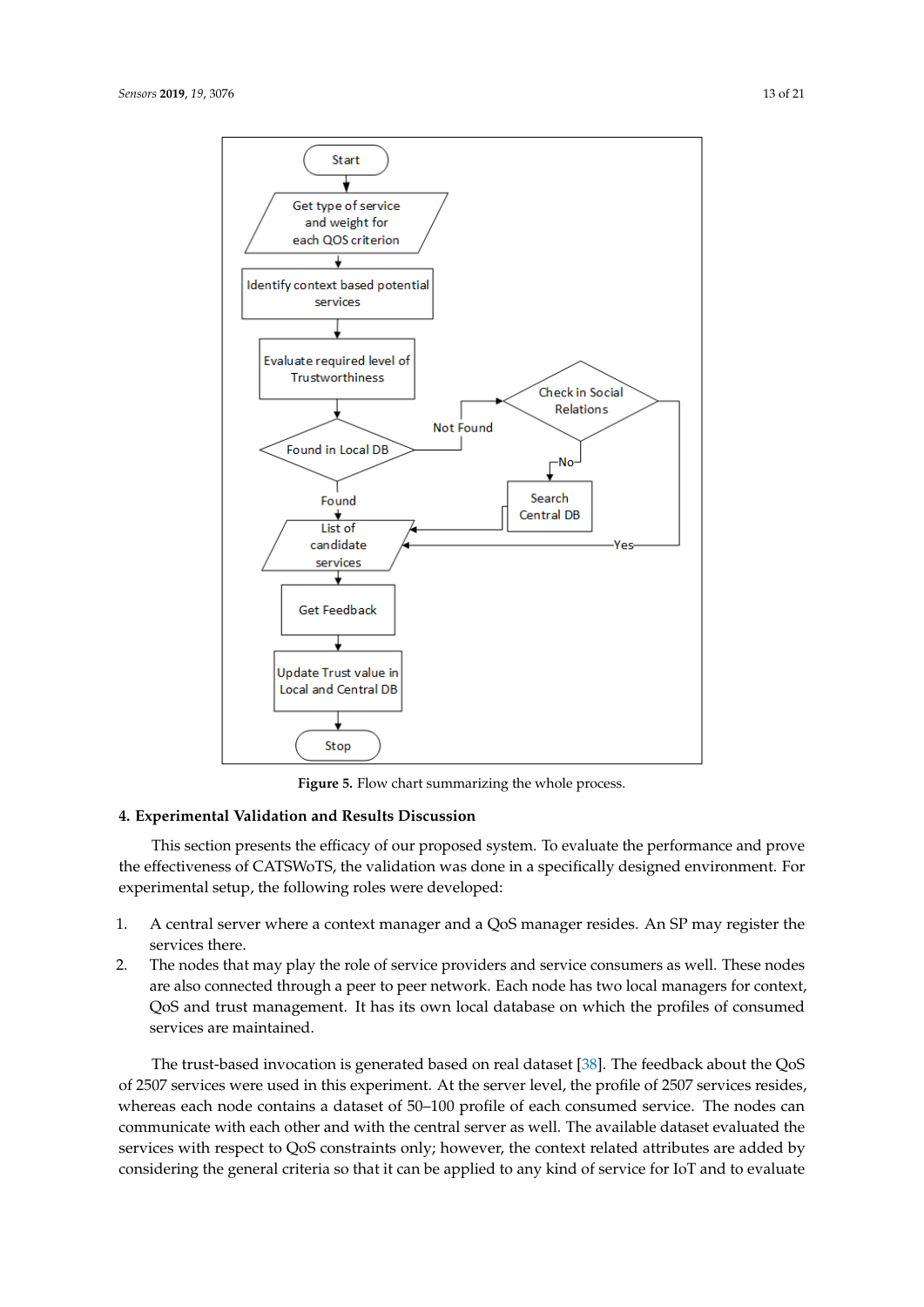the effectiveness of CATSWoTS. Therefore, the following attributes have been added to accommodate the context awareness specifically related to IoT services.

- 1. Capacity: A set of attributes defining the capacity of any service may include battery power, processing speed, memory, and another service-related capability. For example, Alice wants the garbage collection services of IoT based waste management company. In this case, the attributes may include smart bin's capacity to contain garbage in kilograms, battery, processing power and memory of sensors and actuators that constantly monitor the level of garbage in the bin and then intimate the SP when it needs to empty the bin. However, to keep the attribute simple and generic for testing purposes, three levels of capacity are defined which are (i) low, (ii) medium (iii) and high.
- 2. Location: Location, where the services are provided, is described in terms of longitude and latitude.
- 3. Time: the timings of services are described as (i) morning, (ii) noon (iii) evening and (iv) 24 h like the waste management company may provide the services in the morning but Alice wants the services in the noon then Alice is in the search of an SP which offers the services in noon.

A social IoT environment with  $n = 30$  nodes is created. These nodes form a social circle with each other. Thirty nodes are further divided into three subgroups to send multiple requests from different social groups. In Equations [\(1\)](#page-7-1)–[\(3\)](#page-7-2), three lists are being maintained. Some nodes are directly connected with each other, whereas others are indirectly connected through their circle with each other. As described previously, each node is assumed to consume 50–100 services and hence maintains the feedback of these services, which is considered as direct trust. Any service seeking node requests the recommendation of a particular service and, upon consumption of service, direct trust assessment will be updated, whereas indirect assessment from where the recommendation comes will be updated using Equations [\(4\)](#page-11-1) and [\(5\)](#page-11-2). Trust value ranges from 0 to 1 where 0 means not satisfied, 0.5 means satisfied and 1 means highly satisfied. Initially, *T<sup>j</sup>* in [\(6\)](#page-11-3) is set to 0.5. Gradually, trust is built gradually when nodes interact with each other by seeking and consuming services after getting feedback.

The proposed concept is evaluated based on its core ideas which are context awareness and QoS constraints-based trust management. It is done by experimenting at SS and SP nodes and then identifying the potential services based on the prescribed criteria. Since the dataset has different categories of services such as commerce, business, management, Google, and Amazon. However, the experiments are conducted on the first three categories by varying the input parameters given at a service seeker's end. The details of these experiments are described in the following subsections.

#### <span id="page-13-0"></span>*4.1. Effect of Context Aware Attributes*

Fifteen queries were executed for each category (commerce, business, and management) to check the effectiveness of the proposed algorithms. The analysis of the summary of multiple requests with different values of context attributes is shown in Figure [6.](#page-15-0) The *x*-axis shows the number of queries along with the request and response. The *y*-axis shows the context level of a service where "required" level manifests the level desired by a service seeker and maximum "actual" level, service is providing among the identified shortlisted services in each request. Level 1 of the context on the *y*-axis shows that fulfilling only one criterion of context parameters like type is the minimum threshold, whereas level 2 means that two parameters (like type and capability) out of three are met. Level 3 means all three parameters of context are to be met. In the randomly generated requests for each category, the service seekers were in search of services of a particular type with various values of other two criteria. The thirty nodes were distributed in three groups connected through social networks. The system recommended the few services after shortlisting the desired services among a pool of potential services against each request. The parts of figures manifest the results obtained in multiple experiments for three categories. Figure [6a](#page-15-0) shows the the requests and the response received with respect to context levels for commerce related queries. These services were required in different timings like morning,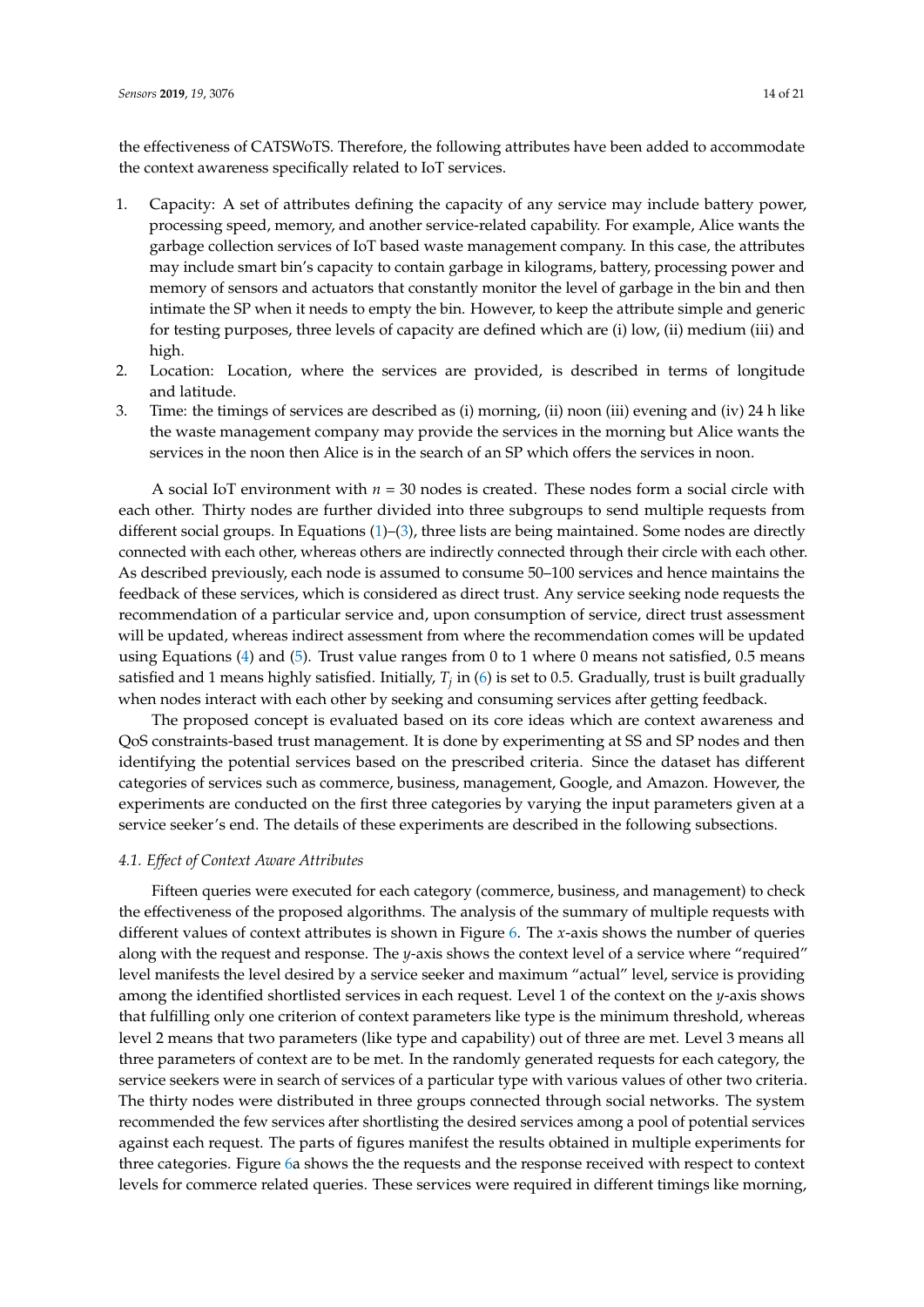noon and evening. Hence, the requests contained different combinations of context parameters. For example, an SS (who was a big manufacturing company) required commerce services in the morning and asked for the recommendation of an SP with high capacity. The CATSWoTS shortlisted top service providers which fulfilled the criteria level required by the SS. i.e., the shortlisted service providers were offering the commerce services and these SP could have highly skilled employees. It is evident from Figure [6a](#page-15-0) that the results of four queries recommended at least one service whose criteria were above the required level. Eight queries recommended at least one service fulfilling the exact criteria, whereas three queries were not able to discover any required service.

The distance between SP and SS was measured with the help of longitude and latitude of both SS and SP. An SS can mention the distance limit for a service provider. In this request, various values of distance were specified by the service seeker, hence these shortlisted services were providing services within the required kilometers. These shortlisted services were then forwarded to the next phase for matching the QoS attributes. Figure [6b](#page-15-0),c show the results of fifteen sets of queries for business and management categories.

It was observed that the context-aware attributes proved to be quite effective in identifying the context of trust for which a service is required. This is the reason that the required service providers were shortlisted based on context parameters. It is evident that the system recommended the the service providers to be equal to or above the required level. It is established that context awareness plays a significant role in identifying trustworthy IoT services [\[5\]](#page-19-1); however, it is noteworthy to mention that all the context based parameters (proposed in CATSWoTS), especially service timings, are not considered in state of the art for WoT. Without considering the aspect of context, trustworthy IoT services cannot be recommended. This is the reason, in CATSWoTS, that the concept specifically dealing with WoT has been considered hence enhances the novelty of the system.

#### *4.2. Effect of QoS Constraints*

The results presented in this section are based on the experiments conducted in Section [4.1.](#page-13-0) The lists generated based on various values of context parameters were then used to evaluate the shortlisted service providers based on QoS attributes.

The *x*-axis shows the number of requests generated. The *y*-axis shows the QoS level of a service where "required" level manifests the level desired by a service seeker and maximum "received" level, a service provided from among the identified services in each request. The real dataset used in the evaluation acts as a ground truth. For testing purposes, we have considered three attributes (reliability, availability, and latency). A service seeking node entered the weight of each criterion based on the requirements. For example, the SS wanted the services of a commerce company always available for them. Therefore, the SS gave more weight to availability than reliability. The shortlisted services are then evaluated based on Equation [\(5\)](#page-11-2) and trust level is calculated for each service based on Equation [\(6\)](#page-11-3). The CATSWoTS gave the sorted list of service providers that were close to the proximity of the SS. The same process of evaluating all the shortlisted service providers for different values of the QoS attributes was completed in this phase. It was observed that not all the shortlisted services fulfilled the criteria required by the SS. Figure [7a](#page-16-0) shows the final results for the commerce category. It is significant to note that level 1 shows that the identified service fulfills only one QoS criterion required by the SS, level 2 manifests that the identified service fulfills two QoS criteria, whereas level 3 symbolizes that the identified service fulfills all three criteria of QoS. It is evident that seven queries recommended one service at least, which was above the criteria. Four queries presented at least one service that fulfilled the exact criteria, whereas four queries were not able to identify any required service. Similarly, Figure [6b](#page-15-0),c show the queries' results for the business and management categories, respectively.

Though the experiments are carried out on three attributes of QoS, more attributes like throughput and response time can be added in CATSWoTS. In short, adding more attributes in CATSWoTS does not require any additional effort, but service providers can be evaluated on more criteria. The evaluation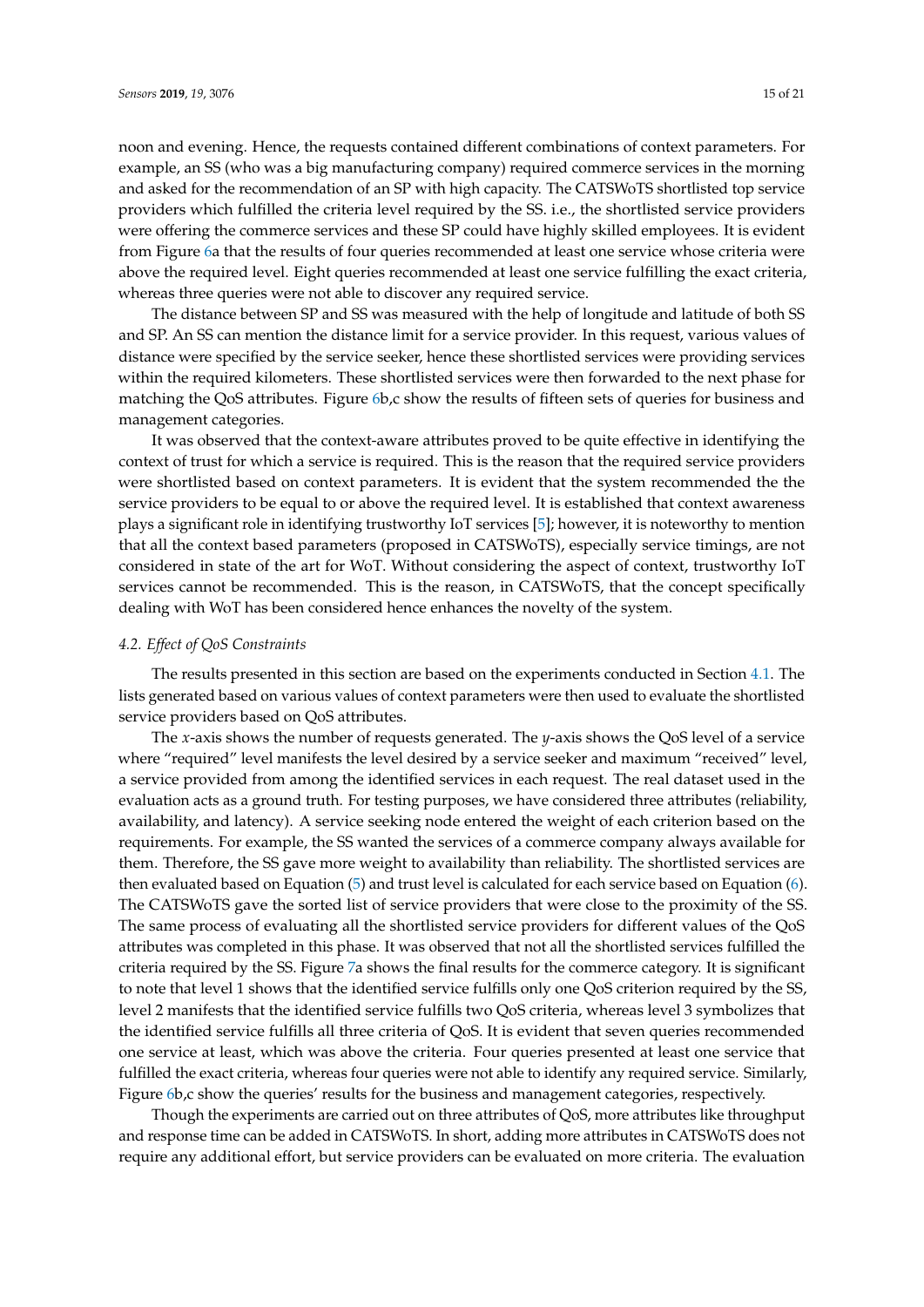<span id="page-15-0"></span>of service providers in the specific context of trust along with the criteria of QoS is a contribution of the CATSWoTS in finding a trustworthy Web of Things.



(**a**) Experiments on commerce related services



(**b**) Experiments on business related services



(**c**) Experiments on management related services

**Figure 6.** Context aware evaluation.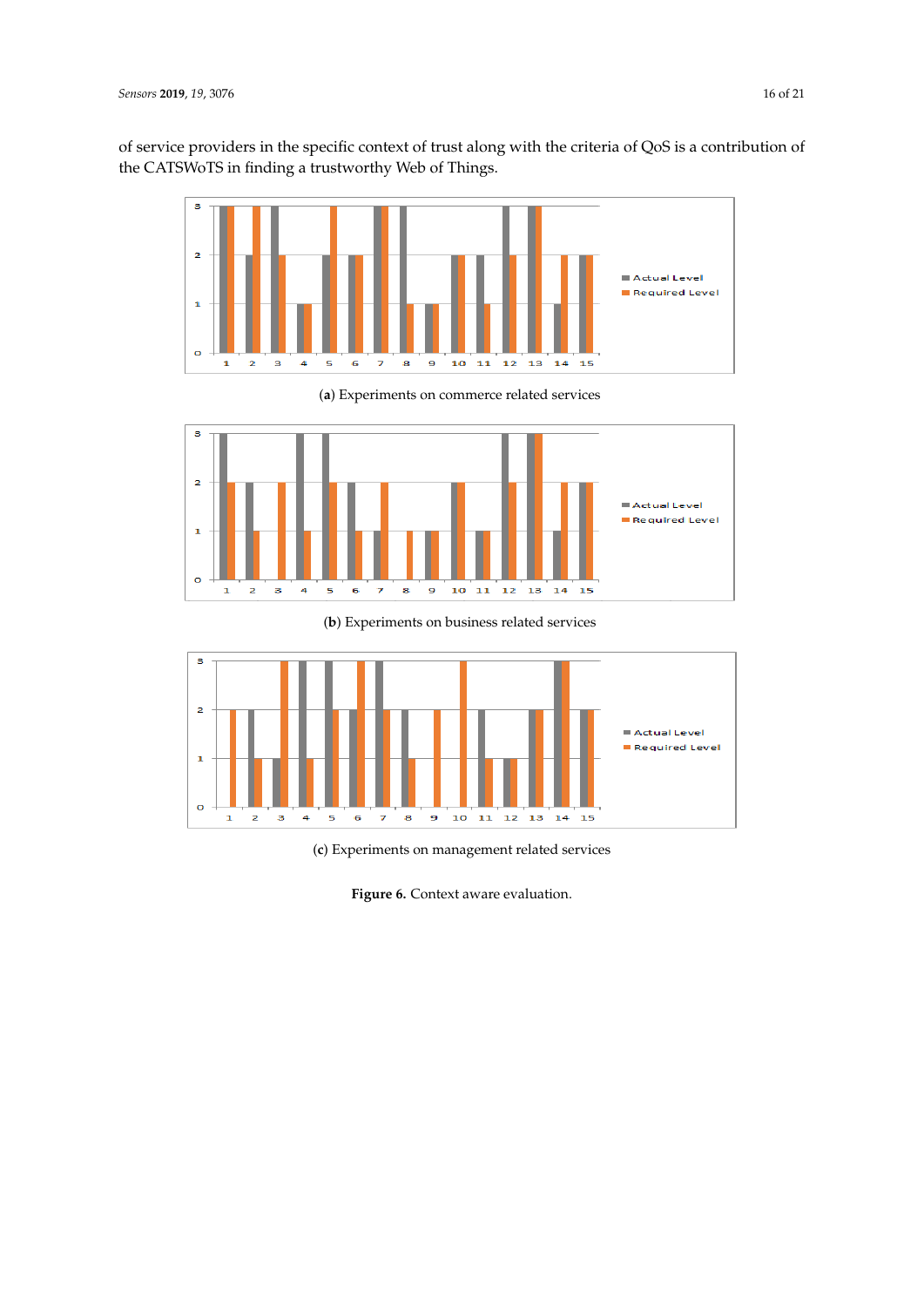<span id="page-16-0"></span>

(**a**) Commerce related experiments



(**b**) Business related experiments



(**c**) Management related experiments



## *4.3. Effect of Social Relations*

The CATSWoTS exploits the concept of Social Web of Things for identifying and recommending trustworthy services. The flow of the getting recommendations is shown in Algorithm [3.](#page-17-0) The effect of incorporating the social aspect was also evaluated during the various experiments mentioned in Section [4.1.](#page-13-0) In case of a request for identifying and recommending services of a waste management company, five out of eight shortlisted services were recommended by social relations. During experiments, it was evident that the social relations, proposed in CATSWoTS, proved to be beneficial. In case a request was generated by SS, if no experience of the desired service was there, then the recommendations were made by social relations. Figure [8](#page-17-1) shows the percentage of recommendations from (i) social relations (ii) and the server that appears in the response to various queries during experimental evaluation.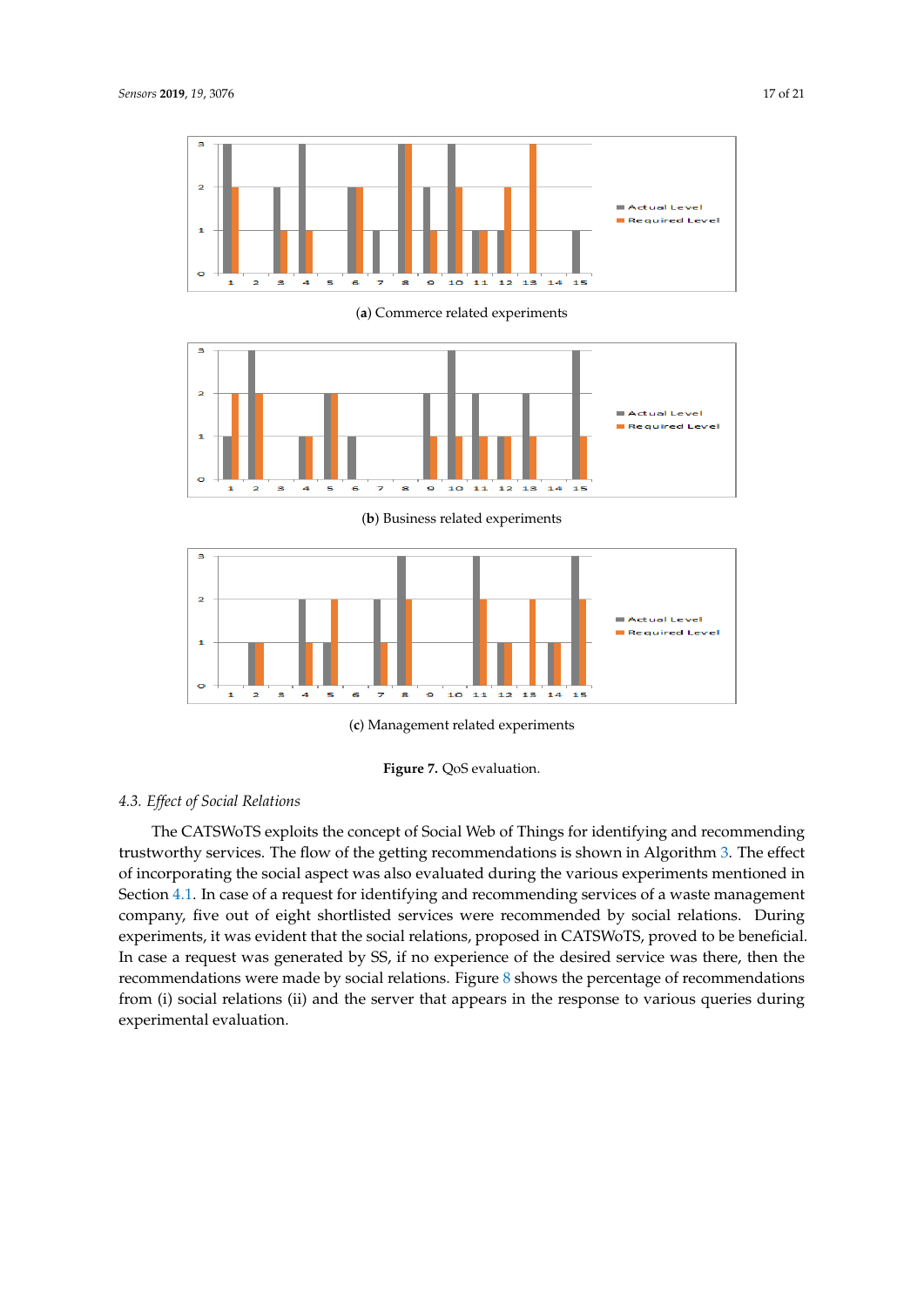<span id="page-17-0"></span>

| Algorithm 3 Interaction between the nodes                                                                                                       |
|-------------------------------------------------------------------------------------------------------------------------------------------------|
| Request for service recommendation<br>for $\forall$ services in local database do                                                               |
| search(required service 'S')<br>if found= $=$ true then                                                                                         |
| insert(potentialServiceList)<br>else if <i>break</i> then                                                                                       |
| end if<br>end for<br>for $\forall$ contacts in social circle do                                                                                 |
| sendQuery(required service 'S')<br>for $\forall$ contacts who return a list of potential service list <b>do</b>                                 |
| insert(potentialServiceList)<br>end for<br>end for<br>sendQueryToCentralSide(required service 'S')<br><b>if</b> CentralSide returns a list then |

<span id="page-17-1"></span>insert(potentialServiceList) **end if** sort(potentialServiceList, criteria)



**Figure 8.** Analysis of recommendations.

# *4.4. Comparison with State of the Art*

The novelty of the recommender system is compared with the related state of the art. It is observable from Table [2](#page-18-4) that, to the best of our knowledge, there was a lack of such a system in the state of the art which covers context awareness of trust while considering the quality of service for recommending WoT based trustworthy service providers. It was found that the attention of many researchers was privacy and security [\[39\]](#page-20-12), whereas other qualities of service attributes like availability and reliability were not focused on much. In addition, an important aspect of context dependency of trust was also less considered in these types of research. Similarly, the social aspect has been the focus of the researchers to less extent in research where the aspects of context and QoS were considered. It is interesting to note that [\[31\]](#page-20-4) considered the social dimension for IoT in the sense that it formed the bubbles of things for friends and family; then, these things were evaluated for access control. However, in the case of absence of any required thing belonging to friends and family, the recommendations from social networks were not taken into consideration. Keeping more focus on the era of social networking while identifying and recommending trustworthy WoT among billions of service providers is the need of the time. Consequently, the CATSWoTS focuses not only on social aspects but also on all the aspects mentioned and fulfills these gaps present in the current state of the art.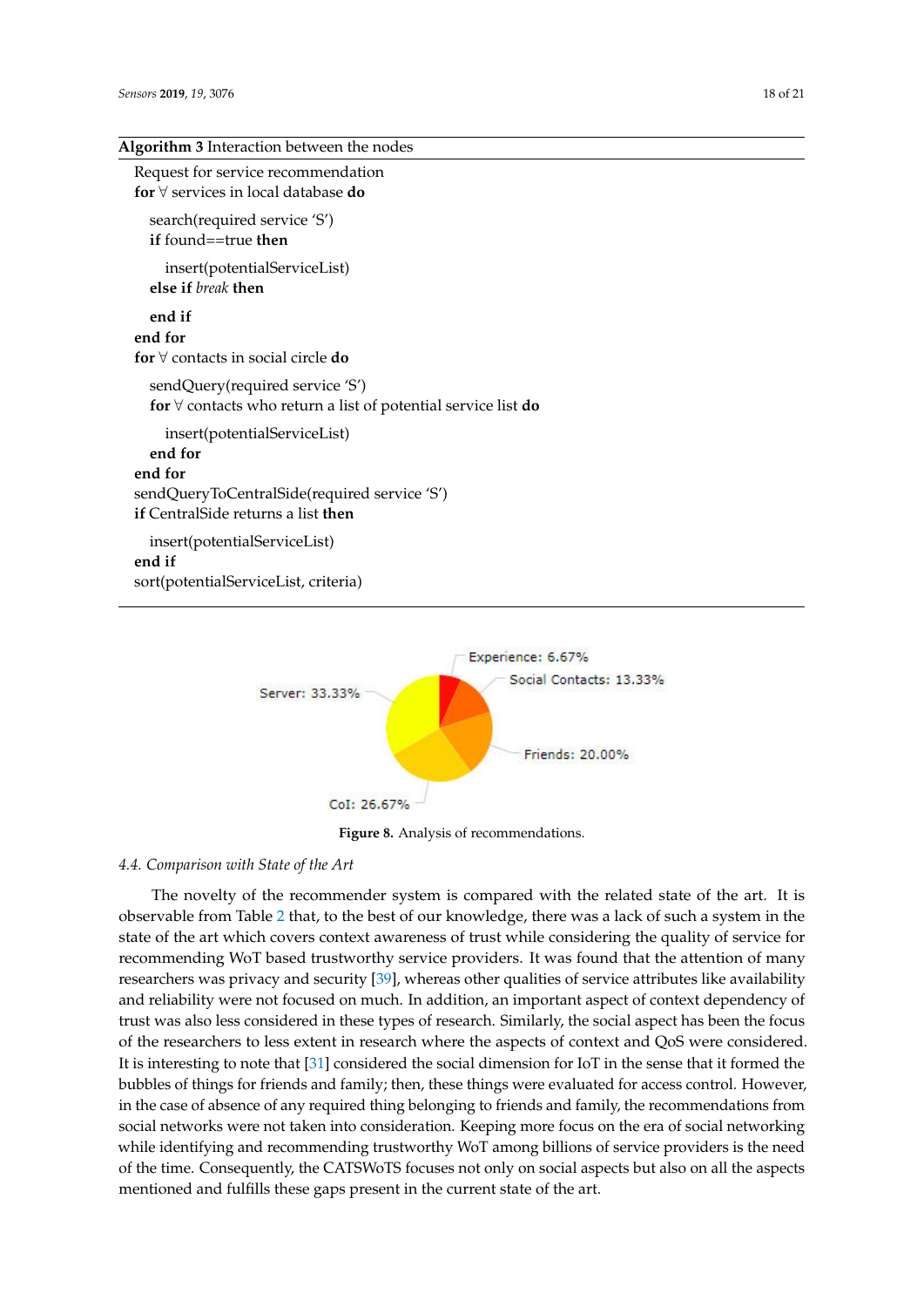<span id="page-18-4"></span>

| <b>Prev Work</b> | Authenticity,<br><b>Privacy or Security</b> | Availability<br>and Reliability | Social<br>Recommendations | <b>Context Aware</b> |
|------------------|---------------------------------------------|---------------------------------|---------------------------|----------------------|
| $[16]$           | Yes                                         | No                              | No                        | N <sub>0</sub>       |
| $[17]$           | No                                          | No                              | To some extent            | N <sub>0</sub>       |
| $[18]$           | Yes                                         | To some extent                  | No                        | N <sub>0</sub>       |
| $[20]$           | Yes                                         | No.                             | No                        | N <sub>0</sub>       |
| $[22]$           | N <sub>0</sub>                              | Yes                             | No                        | only capability,     |
|                  |                                             |                                 |                           | type                 |
| $[23]$           | N <sub>0</sub>                              | No                              | No                        | Yes                  |
| $[24]$           | N <sub>0</sub>                              | No.                             | No                        | Yes                  |
| $[26]$           | No                                          | N <sub>0</sub>                  | Yes                       | Yes                  |
| $[27]$           | Yes                                         | No.                             | No                        | Yes                  |
| [31]             | Yes                                         | Yes                             | Yes                       | N <sub>0</sub>       |
| <b>CATSWoTS</b>  | Yes                                         | Yes                             | Yes                       | Yes                  |

**Table 2.** Comparison with related systems.

## <span id="page-18-3"></span>**5. Conclusions and Future Work**

In this paper, context-aware QoS based trust management for SOA based WoT was designed and analyzed. An SOA approach resolves the interoperability issues of IoT. Trust management considers context awareness and QoS constraints for evaluating the trustworthiness. Context awareness helps in the identification of distance-based services having the required capacity and time hence suitable in a specific context. By considering QoS constraints, CATSWoTS ensures the identification of quality services. For this, a centralized and distributed collaborative filtering technique was used to get trust recommendations from the nodes sharing similar social relations. Trust is managed and evaluated at (i) a node (ii) and a central level as well to maximize the efficiency. During experimental validation, it is observed that the system discovers and ranks the services out of a large dataset based on the user defined criteria of context and QoS. The history of the each consumed service is maintained by taking the feedback from a service consumer that is also aggregated and incorporated, which keeps the performance and trustworthiness of a thing up to date; hence, any service seeker gets the updated trustworthiness of a thing. In short, the use of social aspects in WoT for the recommendation and evaluation of trustworthy things based on the criteria of context awareness and QoS is a contribution of this research. In the future, more parameters for context awareness can be identified. The system can be made autonomous and intelligent for the identification and evaluation of trustworthy services.

**Author Contributions:** Conceptualization, H.A. (Hammad Afzal) and F.A.; Methodology, S.J. and H.A. (Hammad Afzal); Software, S.J.; Validation, S.J. and N.I.; Formal Analysis, S.J.; Investigation, S.J., H.A. (Hammad Afzal) and H.A. (Haider Abbas); Resources, F.A.; Data Curation, S.J.; Writing-Original Draft Preparation, S.J., H.A. (Hammad Afzal) and F.A.; Writing-Review & Editing, N.I. and H.A. (Haider Abbas); Visualization, S.J. and H.A. (Hammad Afzal); Supervision, H.A. (Hammad Afzal) and F.A.; Project Administration, H.A. (Hammad Afzal); Funding Acquisition, S.J.

**Funding:** This research is funded by National University of Sciences and Technology (NUST), Islamabad, Pakistan under MS/PhD Student Research Funding program.

**Conflicts of Interest:** The authors declare no conflict of interest.

## **References**

- <span id="page-18-0"></span>1. Chen, R.; Bao, F.; Guo, J. Trust-based service management for social internet of things systems. *IEEE Trans. Dependable Secur. Comput.* **2016**, *13*, 684–696. [\[CrossRef\]](http://dx.doi.org/10.1109/TDSC.2015.2420552)
- <span id="page-18-1"></span>2. Kamilaris, A. Enabling Smart Homes Using Web Technologies. Ph.D. Thesis, University of Cyprus, Nicosia, Cyprus, 2013.
- <span id="page-18-2"></span>3. Chen, R.; Guo, J.; Bao, F. Trust management for soa-based iot and its application to service composition. *IEEE Trans. Serv. Comput.* **2016**, *9*, 482–495. [\[CrossRef\]](http://dx.doi.org/10.1109/TSC.2014.2365797)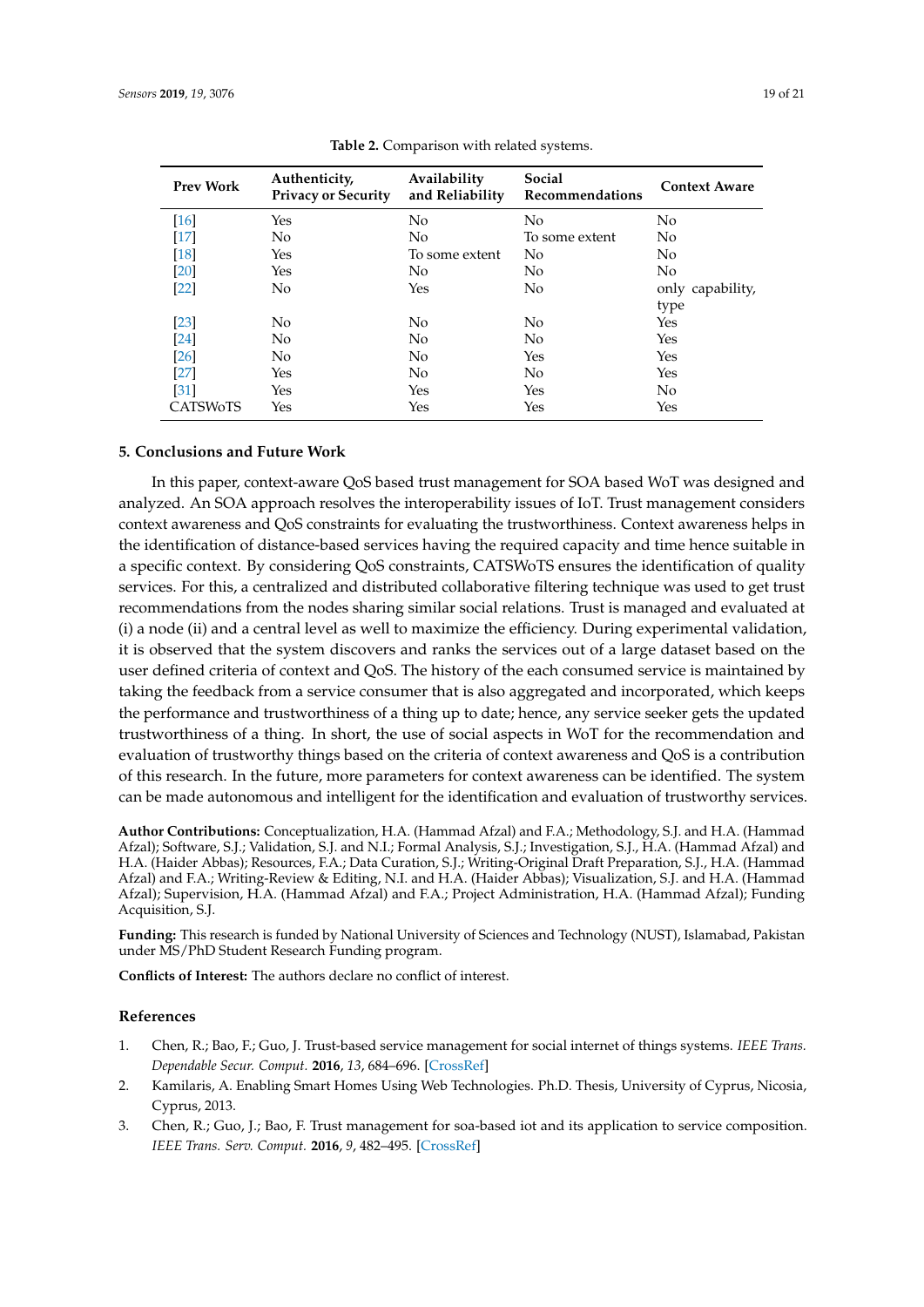- <span id="page-19-0"></span>4. Varga, P.; Blomstedt, F.; Ferreira, L.; Eliasson, J.; Johansson, M.; Delsing, J.; de Soria, I. Making system of systems interoperable—The core components of the arrowhead framework. *J. Netw. Comput. Appl.* **2017**, *81*, 85–95. [\[CrossRef\]](http://dx.doi.org/10.1016/j.jnca.2016.08.028)
- <span id="page-19-1"></span>5. Perera, C.; Zaslavsky, A.; Christen, P.; Georgakopoulos, D. Context aware computing for the internet of things: A survey. *IEEE Commun. Surv. Tutor.* **2014**, *16*, 414–454. [\[CrossRef\]](http://dx.doi.org/10.1109/SURV.2013.042313.00197)
- <span id="page-19-2"></span>6. Atzori, L.; Iera, A.; Morabito, G. The internet of things: A survey. *Comput. Netw.* **2010**, *54*, 2787–2805. [\[CrossRef\]](http://dx.doi.org/10.1016/j.comnet.2010.05.010)
- <span id="page-19-3"></span>7. Atzori, L.; Iera, A.; Morabito, G.; Nitti, M. The social internet of things (siot)–when social networks meet the internet of things: Concept, architecture and network characterization. *Comput. Netw.* **2012**, *56*, 3594–3608. [\[CrossRef\]](http://dx.doi.org/10.1016/j.comnet.2012.07.010)
- <span id="page-19-4"></span>8. Usman, M.; Zhang, X.; Chiroma, H.; Abubakar, A.; Gital, A. A framework for realizing universal standardization for internet of things. *J. Ind. Intell. Inf.* **2014**, *2*, 147–153. [\[CrossRef\]](http://dx.doi.org/10.12720/jiii.2.2.147-153)
- <span id="page-19-5"></span>9. Guinard, D.; Trifa, V.; Mattern, F.; Wilde, E. From the internet of things to the web of things: Resource-oriented architecture and best practices. In *Architecting the Internet of Things*; Springer: Berlin, Germany, 2011; pp. 97–129.
- <span id="page-19-6"></span>10. Atzori, L.; Iera, A.; Morabito, G. "From" smart objects to social objects: The next evolutionary step of the internet of things. *IEEE Commun. Mag.* **2014**, *52*, 97–105. [\[CrossRef\]](http://dx.doi.org/10.1109/MCOM.2014.6710070)
- <span id="page-19-7"></span>11. Andročec, D.; Novak, M.; Oreški, D. Using semantic web for internet of things interoperability: A systematic review. *Int. J. Semant. Web Inf. Syst. (IJSWIS)* **2018**, *14*, 147–171. [\[CrossRef\]](http://dx.doi.org/10.4018/IJSWIS.2018100108)
- <span id="page-19-8"></span>12. Aftab, S.; Afzal, H.; Khalid, A. An approach for secure semantic data integration at data as a service (daas) layer. *Int. J. Inf. Educ. Technol.* **2015**, *5*, 124. [\[CrossRef\]](http://dx.doi.org/10.7763/IJIET.2015.V5.488)
- <span id="page-19-9"></span>13. Javaid, S.; Majeed, A.; Afzal, H. A reputation management system for efficient selection of disaster management team. In Proceedings of the 2013 15th International Conference on Advanced Communications Technology (ICACT), PyeongChang, Korea, 27–30 January 2013; pp. 829–834.
- <span id="page-19-10"></span>14. Guo, J.; Chen, R.; Tsai, J. A survey of trust computation models for service management in internet of things systems. *Comput. Commun.* **2017**, *97*, 1–14. [\[CrossRef\]](http://dx.doi.org/10.1016/j.comcom.2016.10.012)
- <span id="page-19-11"></span>15. Li, C.; Palanisamy, B. Privacy in internet of things: from principles to technologies. *IEEE Internet Things J.* **2019**, *6*, 488–505. [\[CrossRef\]](http://dx.doi.org/10.1109/JIOT.2018.2864168)
- <span id="page-19-12"></span>16. Sato, H.; Kanai, A.; Tanimoto, S.; Kobayashi, T. Establishing trust in the emerging era of iot. In Proceedings of the 2016 IEEE Symposium on Service-Oriented System Engineering (SOSE), Oxford, UK, 29 March–2 April 2016; pp. 398–406.
- <span id="page-19-13"></span>17. Bao, F.; Chen, I.-R. Dynamic trust management for internet of things applications. In Proceedings of the 2012 International Workshop on Self-Aware Internet of Things, San Jose, CA, USA, 17 September 2012; pp. 1–6.
- <span id="page-19-14"></span>18. Ning, H.; Liu, H. Cyber-physical-social based security architecture for future internet of things. *Adv. Internet Things* **2012**, *2*, 1. [\[CrossRef\]](http://dx.doi.org/10.4236/ait.2012.21001)
- <span id="page-19-15"></span>19. Roman, R.; Zhou, J.; Lopez, J. On the features and challenges of security and privacy in distributed internet of things. *Comput. Netw.* **2013**, *57*, 2266–2279. [\[CrossRef\]](http://dx.doi.org/10.1016/j.comnet.2012.12.018)
- <span id="page-19-16"></span>20. Kothmayr, T.; Schmitt, C.; Hu, W.; Brünig, M.; Carle, G. Dtls based security and two-way authentication for the internet of things. *Ad Hoc Netw.* **2013**, *11*, 2710–2723. [\[CrossRef\]](http://dx.doi.org/10.1016/j.adhoc.2013.05.003)
- <span id="page-19-17"></span>21. Kumar, S.; Anouncia, S. Qos-based concurrent user-service grouping for web service recommendation. *Autom. Control Comput. Sci.* **2018**, *52*, 220–230. [\[CrossRef\]](http://dx.doi.org/10.3103/S0146411618030070)
- <span id="page-19-18"></span>22. Saied, Y.; Olivereau, A.; Zeghlache, D.; Laurent, M. Trust management system design for the internet of things: A context-aware and multi-service approach. *Comput. Secur.* **2013**, *39*, 351–365. [\[CrossRef\]](http://dx.doi.org/10.1016/j.cose.2013.09.001)
- <span id="page-19-19"></span>23. Perera, C.; Zaslavsky, A.; Christen, P.; Georgakopoulos, D. Ca4iot: Context awareness for internet of things. In Proceedings of the 2012 IEEE International Conference on Green Computing and Communications (GreenCom), Besancon, France, 20–23 November 2012; pp. 775–782.
- <span id="page-19-20"></span>24. Urbieta, A.; González-Beltrán, A.; Mokhtar, S.; Hossain, M.; Capra, L. Adaptive and context-aware service composition for iot-based smart cities. *Future Gener. Comput. Syst.* **2017**, *76*, 262–274. [\[CrossRef\]](http://dx.doi.org/10.1016/j.future.2016.12.038)
- <span id="page-19-21"></span>25. D'Angelo, G.; Rampone, S.; Palmieri, F. Developing a trust model for pervasive computing based on apriori association rules learning and bayesian classification. *Soft Comput.* **2017**, *21*, 6297–6315. [\[CrossRef\]](http://dx.doi.org/10.1007/s00500-016-2183-1)
- <span id="page-19-22"></span>26. Wang, Y.; Li, L.; Liu, G. Social context-aware trust inference for trust enhancement in social network based recommendations on service providers. *World Wide Web* **2015**, *18*, 159–184. [\[CrossRef\]](http://dx.doi.org/10.1007/s11280-013-0241-5)